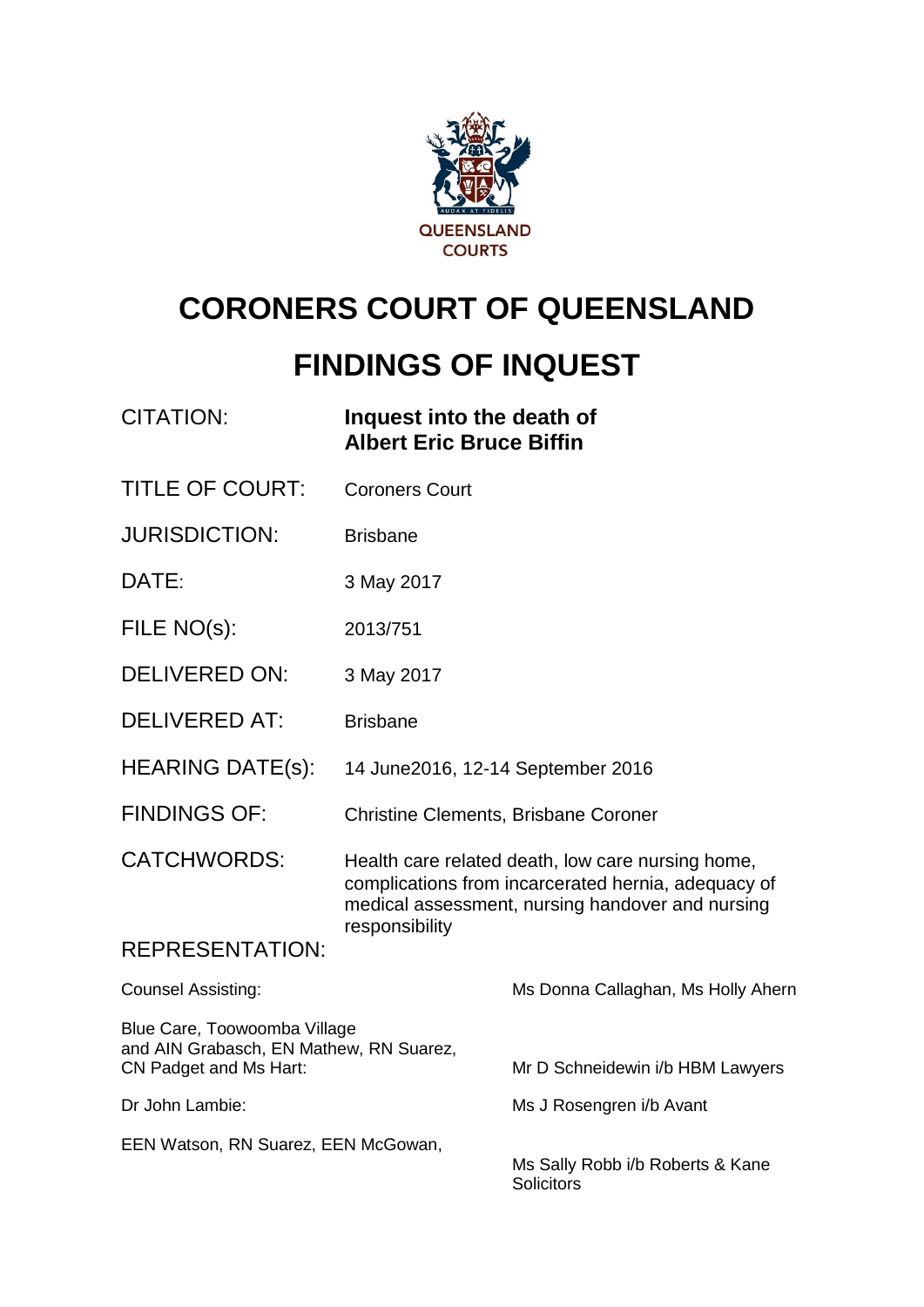## **Introduction**

- 1. Albert Eric Biffin was born on 27 August 1926 in Camden New South Wales. He died suddenly and unexpectedly at his low nursing care residential facility known as Jacaranda Place. He had lived there independently since December 2012. Jacaranda Place was part of the Blue Care Nursing facility at 256 Stenner Street Toowoomba in Queensland.
- 2. The facility provides 186 beds for residents ranging from low level acuity in Jacaranda Place to high care patients in Wisteria Lodge and dementia patients in Camellia Court.
- 3. Mr Biffin had been under the care of his general practitioner, Dr John Lambie, for about twenty-five years.
- 4. Mr Biffin died on 27 February 2013, at the age of 86.
- 5. Although Mr Biffin was of advanced age, the cause of his death was unclear and therefore the matter was reported to the coroner. Mr Biffin had experienced a recent umbilical hernia requiring medical treatment by his general practitioner and subsequent nursing care. Investigation followed to;

- establish the cause of death, and

- review whether Mr Biffin's death was health care related as defined in the *Coroners Act 2003* (the Act)

6. Section 10 AA of the Act sets out health care related deaths as follows.

(1) A person's death is a health care related death if, after the commencement, the person dies at any time after receiving health care that-

(a) either-

(i) caused or is likely to have caused the death; or

(ii) contributed to or is likely to have contributed to the death; and

(iii) immediately before receiving the health care, an independent person would not have recent reasonably expected that the health care would cause or contribute to the person's death.

(2) A person's death is also a health care related death if, after the commencement, the person dies at any time after health care was sought for the person and the health care, or a particular type of health care, failed to be provided to the person and-

(a) the failure either-

(i) caused or is likely to have caused the death; or

(ii) contributed or is likely to have contributed to the death; and

Findings of the inquest into the death of Albert Eric Biffin 1 1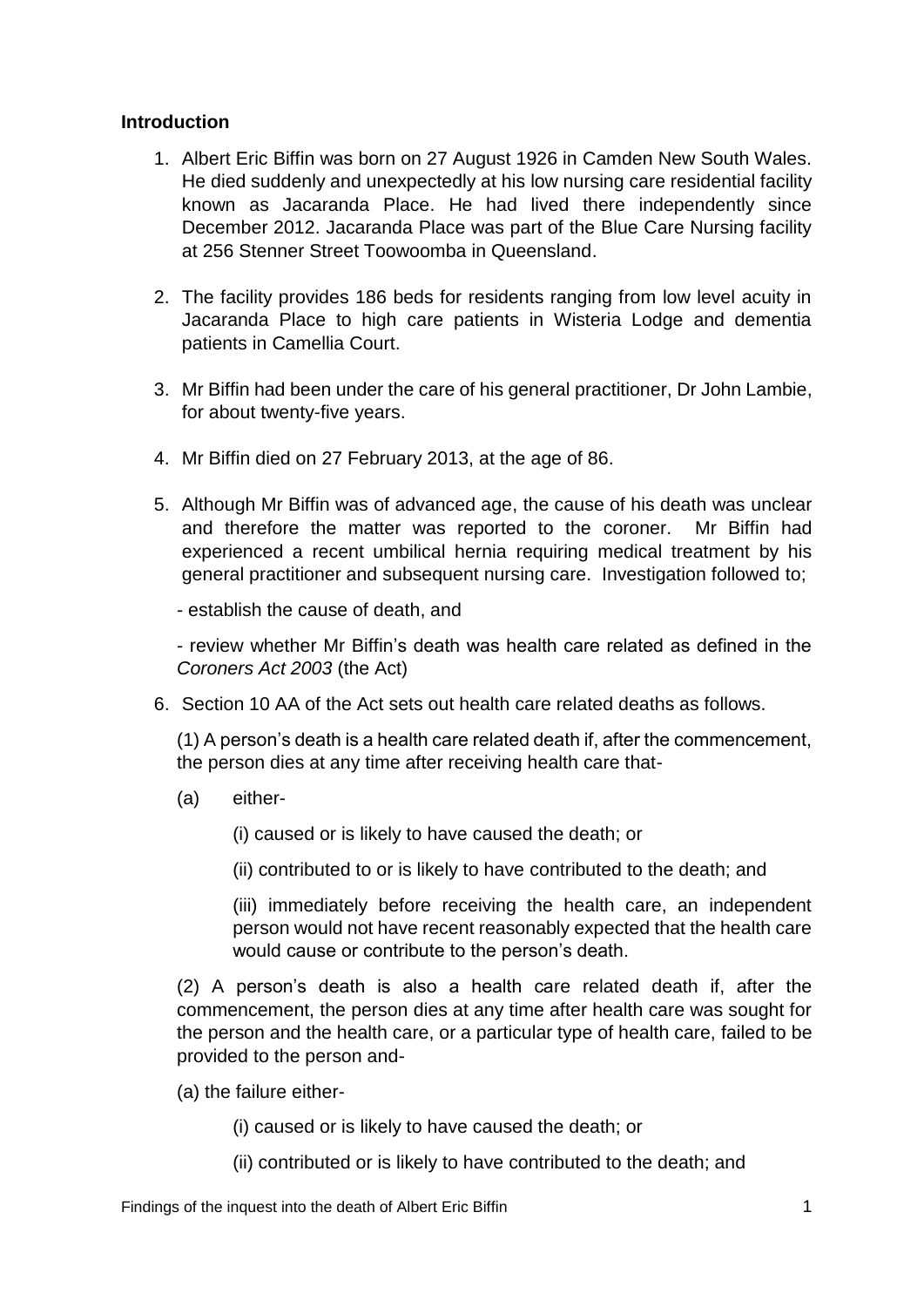(b) when health care was sought, an independent person would not have reasonably expected that there would be a failure to provide health care, or the particular type of health care, that would cause or contribute to the person's death.

(3) For this section-

(a) health care contributes to a person's death if the person would not have died at the time of the person's death if the health care had not been provided; and

(b) a failure to provide health care contributes to a person's death if the person would not have died at the time of the person's death if the health care had been provided.

(4) For this section, a reference to an independent person is a reference to an independent person appropriately qualified in the relevant area or areas of health care who has had regard to all relevant matters including, for example, the following-

(a) the deceased person's state of health as it was thought to be when the health care started or was sought;

(b) the clinically accepted range of risk associated with the health care;

- (c) the circumstances in which the health care was provided or sought.
- (5) In this section-

Commencement means the commencement of this section.

Health care means-

(a) any health procedures; or

(b) any care, treatment, and advice, service or goods provided for or purportedly for the benefit of human health.

## **Cause of death**

- 7. With consent of Mr Biffin's family, a full internal autopsy order was made and examination was undertaken by forensic pathologist Dr Terry. It was noted Mr Biffin was well nourished. The major findings at autopsy were:
	- (i) Incarcerated umbilical hernia containing ischaemic small bowel;
	- (ii) Bronchopneumonia;
	- (iii) Cardiomegaly (meaning with concentric left ventricular hypertrophy and dilated ventricular chambers);
	- (iv) Mild-to-moderate to severe coronary artery disease, requiring pacemaker;
	- (v) Benign nodular hyperplasia of the thyroid gland and benign cortical adenoma; and
	- (vi) Fibrosis of liver (early cirrhosis).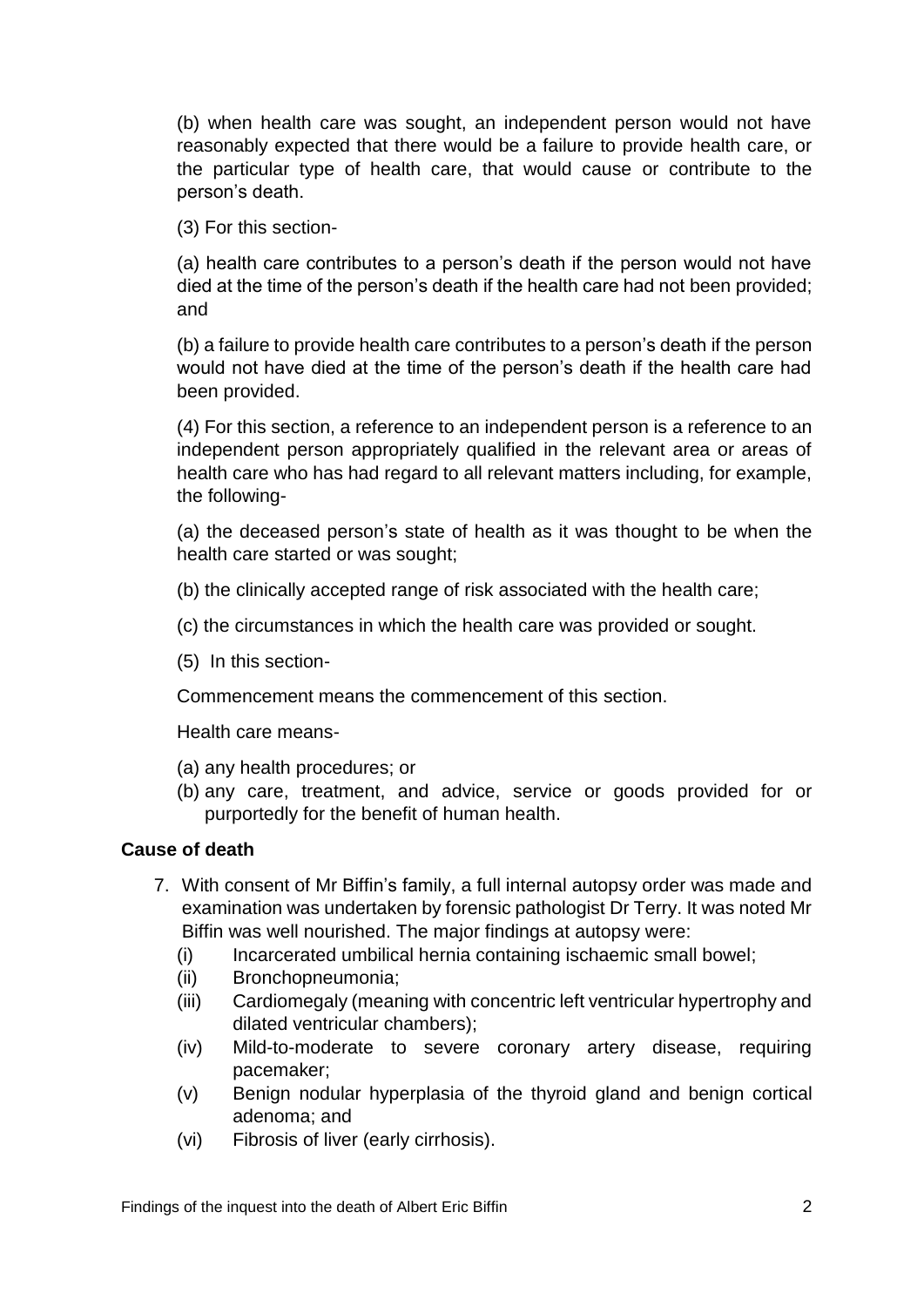- 8. Dr Terry's report recorded there was an incarcerated umbilical hernia which contained an ischaemic appearing loop of small bowel 120mm long with adjacent haemorrhagic mesentery. The segment of bowel was purple in colour and had a slightly thickened wall. The small bowel proximal to the hernia was slightly dilated. Fibrin was not identified over the serosal surface of the small bowel.
- 9. There was no ascites. There was a small Meckel's diverticulum 30mm long which was non-inflamed. The large bowel was normal and contained solid faecal material.
- 10.Dr Terry concluded Mr Biffin died due to complications of incarcerated umbilical hernia. He considered death most likely followed cardiac arrhythmia induced by electrolyte imbalance in conjunction with sepsis due to the effects of necrotic and poorly functioning small bowel.
- 11.He also noted there was concurrent bronchopneumonia which most likely made Mr Biffin more susceptible to the effects of electrolyte imbalance and septicaemia. Moderately severe coronary artery disease was identified. The pathologist noted the presence of a pacemaker as well as benign prostatic, adrenal and thyroid disease.

## **Events leading to Mr Biffin's death**

- 12.Mr Biffin's death on 27 February 2013 was unexpected and raised questions about the adequacy of both the medical care and nursing home care provided, particularly in the last few days prior to his death. These findings are however prefaced by the circumstances that Mr Biffin lived independently in a low care facility. He was not residing in a high dependency unit nor was he in a hospital. He did however have extensive medical history and was becoming more vulnerable and dependent. As recently as 21 February 2013 he was assessed as having profound hearing loss requiring new hearing aids as well as difficulties with his vision. His wife was living separately in a higher care facility and he visited her as often as he could.
- 13.A registered nurse was available to attend residents in Wisteria Lodge and Jacaranda Place if called upon by staff caring for the residents. On Sunday 24 February 2013 at 11:30 a registered nurse reviewed Mr Biffin at the request of an enrolled or assistant in nursing because of vomiting. The registered nurse was told it was not a large vomit but more dry retching. She did not know how long the vomiting or dry retching had been going on.
- 14.The registered nurse's entry in the progress note was:

'Called to see Mr Biffin re: complaining of lower abdo pain and episodes of vomiting and dizziness. Physical obs checked by staff. BP under 102/79, P 48, T 36.8, states he feels tired. Staff reported not a large amount of vomit noticed but only dry retching and he is up and down to the toilet. O/E (on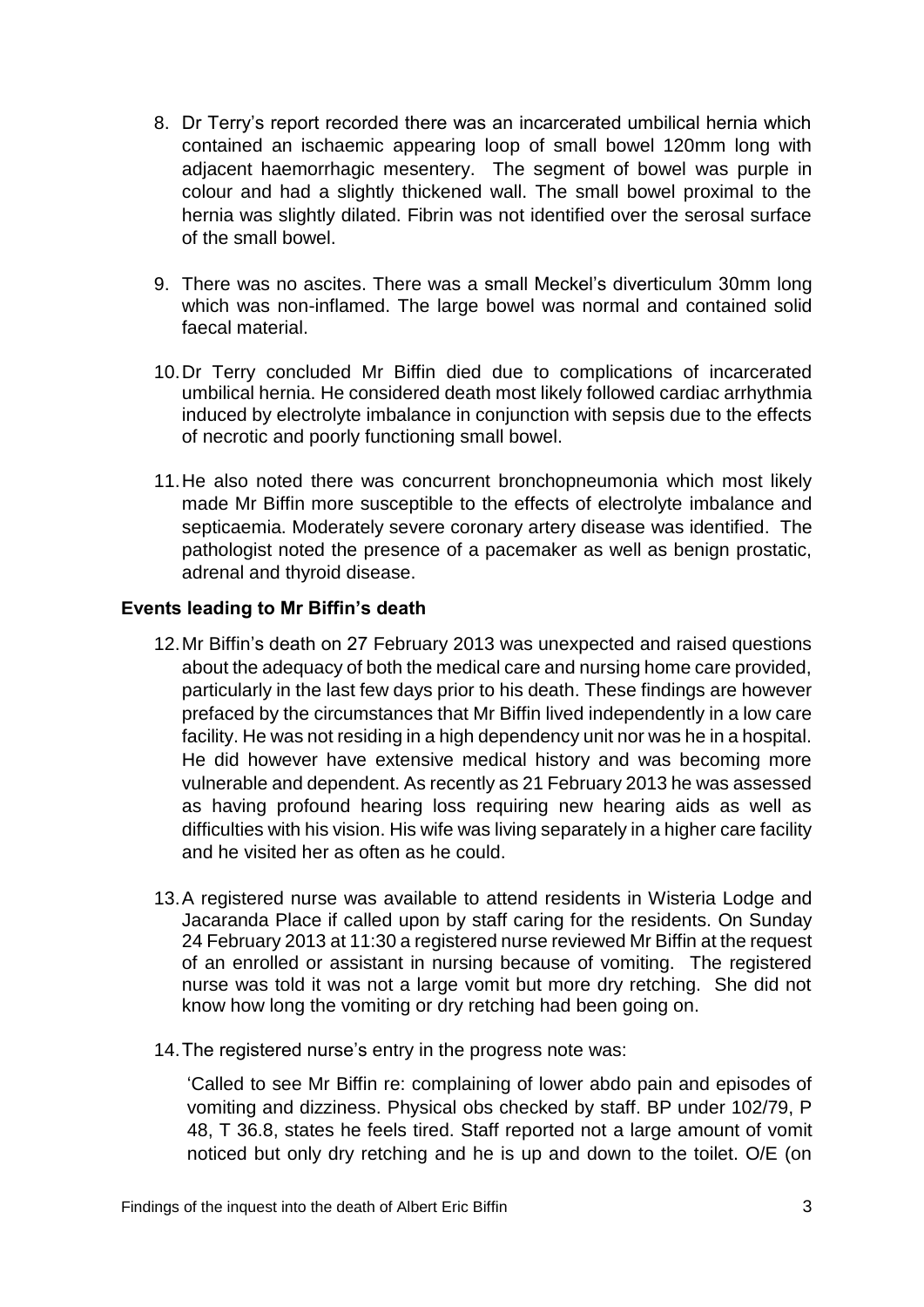examination) noticed a? Hernia (large lump to his abdomen). Advised staff to give Bruce a Movicol to rule out constipation and give his regular paracetamol for possible pain and discomfort. Staff also advised him to rest, sit down today. Staff to continue to monitor.'

- 15.When assessed by the registered nurse Mr Biffin was sitting in his chair with his wheelie walker nearby. He complained of feeling unwell and told her he had a 'tummy ache'. He was able to speak with the nurse without any difficulty. He denied pain and did not appear to be in distress. The registered nurse saw a large lump about the size of a \$0.50 piece which she described as being pink and inflamed. Mr Biffin told her it was a hernia and it was not painful. He did not seem to be concerned about the hernia. The nurse did not recall touching or examining the hernia. She did not know how long the hernia had been present as this was the first time she had met Mr Biffin. The nurse thought he might be constipated and therefore authorised as required Movicol.
- 16.Staff in Jacaranda Place were directed to keep an eye on Mr Biffin and to hand over information regarding his condition to the registered nurse coming onto the night shift that evening. She did not think he was in distress or sufficiently unwell to warrant calling a doctor or family members. She said that his physical observations were within normal limits. The nurse was reassured that Mr Biffin was able to respond to her questions and mobilise.
- 17.On the afternoon of Sunday 24 February another registered nurse who was one of three registered nurses rostered on the afternoon shift, reviewed Mr Biffin. He was based in the Wisteria lodge, the high care area with 32 beds on the floor above Jacaranda Place. The registered nurse had a patient load in Wisteria and would only attend Jacaranda if specifically called. At 16:00, the nurse recorded giving Mr Biffin further Movicol as he had not moved his bowels for two days.
- 18.At 21:00 that evening the same registered nurse made the following entry:

'Given further Movicol as Bruce states bowels not open for the past 2 days. Reported copious amount of vomit at 20:48 hours; complaining of pain at central and lower left abdominal area. Noted prominent bulging of umbilical hernia. Warm to touch. Given ordine as above. Head of bed elevated, given vomit bag, Bruce advised to notify staff. Obs: BP 158/71, P 48, T 36.7 C. To monitor overnight. Dr Lambie notified and follow-up tomorrow. Also noted offensive wound D/C discharge (L) lower leg." The registered nurse notified Dr Lambie by means of a facsimile sent to his practice premises at 21:45 on 24 February 2013. The message stated:

"Dear Dr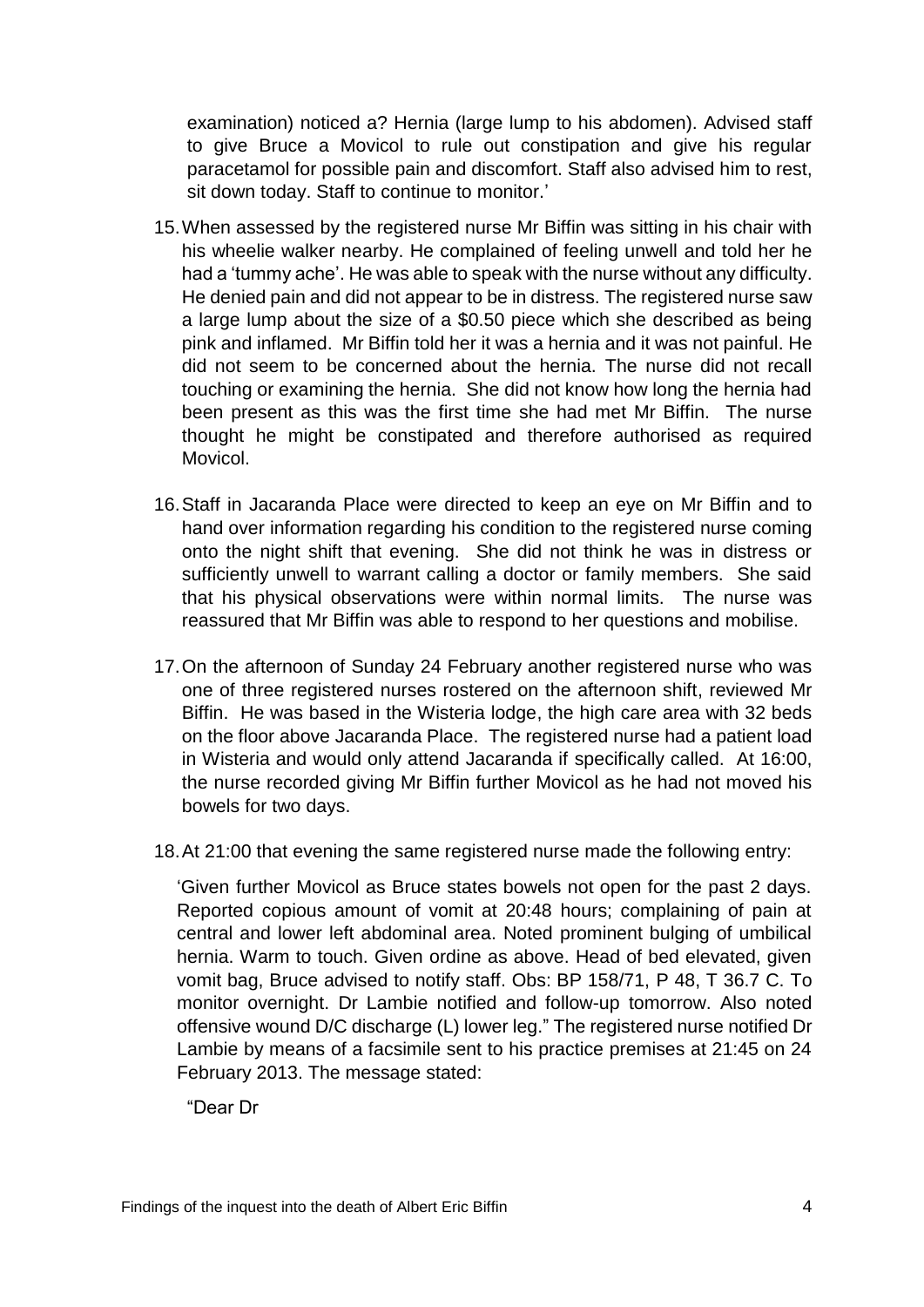Re-: Bruce was given Movicol for reported constipation, a nurse initiated medication. At 21:00 hours tonight, Bruce had big vomit. Obs: BP–158/71, P–48, T–36.7C.

C/O (complained of) pain of his umbilical hernia which is warm to touch. Also noted offensive exudate of his chronic ulcer at the L lower leg.

Could you please make arrangements for assessment visit. Attached is medication chart. Thanking you."

- 19.Dr Lambie became aware of Mr Biffin's hernia for the first time on the morning of Monday, 25 February 2013 when nursing home staff rang the surgery at about 10:30. He had not seen or been informed of the facsimile sent to the surgery on the preceding evening at 21:45 hours by RN Suarez. Dr Lambie recalled being told by his reception staff that nursing home staff reported Mr Biffin had a lump in his abdomen and was in pain and had vomited once. Dr Lambie was seeing other patients at the time and considered the circumstances were not urgent and decided he would visit Mr Biffin during his lunch period. This was usually between 12:30 and 14:00 when he performed house calls.
- 20.In the interim period from 21:00 on the Sunday evening, until Dr Lambie attended on the early afternoon of Monday 25 February, the following interactions between staff and Mr Biffin occurred.
- 21.There was a nursing direction to monitor overnight which meant that if there was a recurrence of pain or vomiting, formal observations should be repeated.

## **Dr Lambie's attendance on Mr Biffin on 25 February 2013.**

- 22.On arrival at the nursing home Dr Lambie approached the nursing station and asked one of the nurses to accompany him to see Mr Biffin. He did not review the progress notes prior to seeing Mr Biffin nor obtain any history from the nursing staff. He could not recall the name or the professional position of the female staff member. He knew that staff ranged from personal carers to registered nurses but he could not differentiate the roles by the uniforms. He expressed general faith in their capacity to care for residents.
- 23.Dr Lambie asked Mr Biffin how long the lump had been there. He said Mr Biffin was vague in his response. Dr Lambie asked if he was experiencing significant pain, and he asked him whether he had vomited. Mr Biffin said he had vomited once. Mr Biffin told him the pain started a couple of days ago and was around his umbilicus. Dr Lambie agreed Mr Biffin told a nurse in Dr Lambie's presence that he felt sick and unwell, as was expected by Dr Lambie given the presence of the hernia. Dr Lambie disagreed that Mr Biffin expressed any concern. He said Mr Biffin expressed his experience of pain by slight restlessness.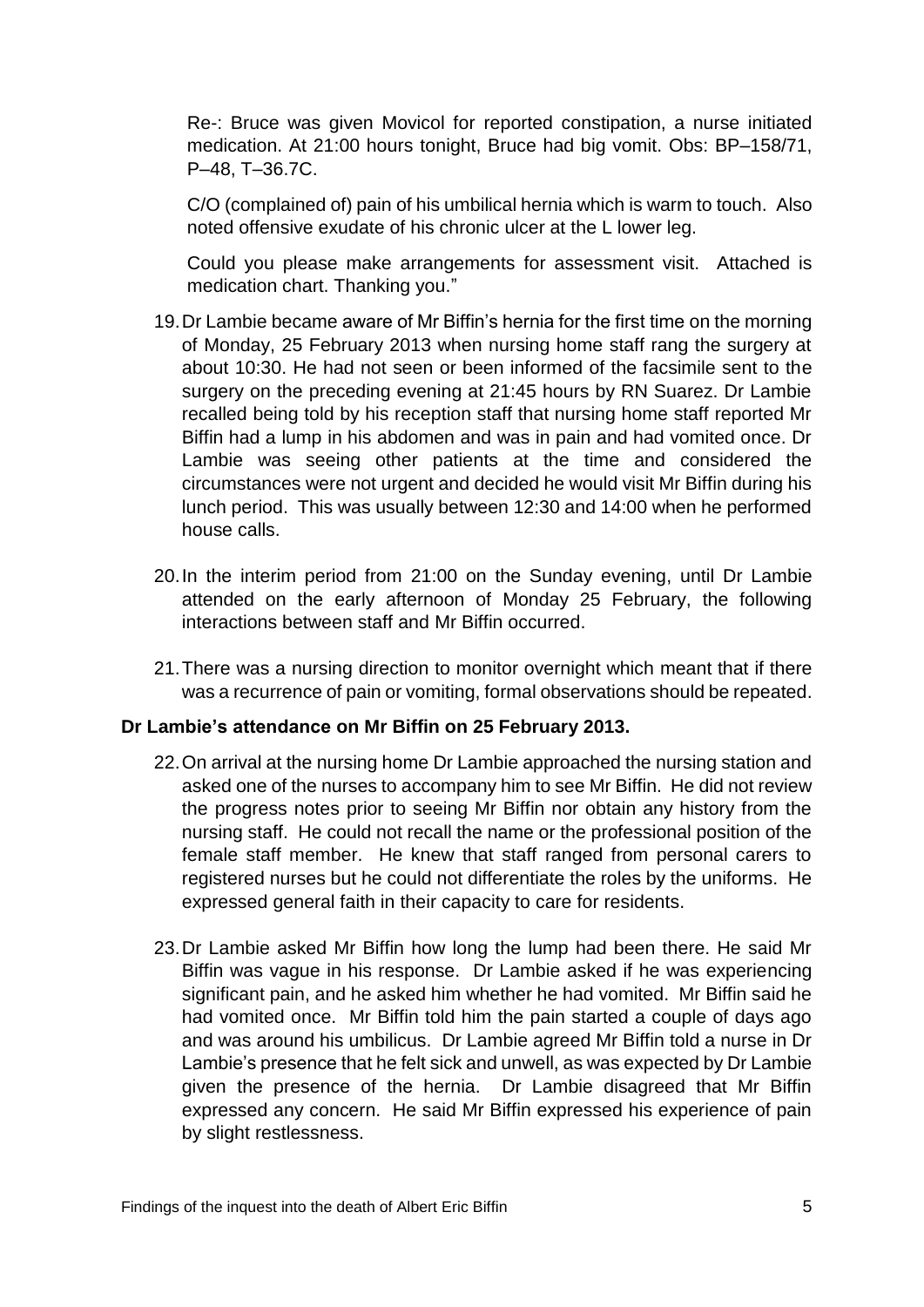- 24.Dr Lambie stated he did not ask any questions about his bowels, whether he was eating or drinking or still felt nauseous. Dr Lambie acknowledged his conversation with Mr Biffin was very brief. Later in his evidence Dr Lambie stated Mr Biffin had told him he had not opened his bowels for 3 days. He recalled Mr Biffin was lying in bed. He then examined Mr Biffin noting the acute hernia was a significant size, recorded as 2–2 5 cm. He said 'it may have been slightly larger than that'.
- 25.Dr Lambie said the hernia appeared to be the normal colour of stretched abdominal skin, described by him as ivory. Mr Biffin was a large man and Dr Lambie observed him as he lay in bed. His abdomen was not distended. He palpated the abdomen for tenderness and some tenderness was evident as expected around the hernia. Mr Biffin did not exhibit any signs of tenderness or discomfort of the abdomen outside 2 or 3cm from the umbilicus.
- 26.Dr Lambie described Mr Biffin as very slightly tender over the hernia, which was of normal temperature compared to the rest of the skin. He then checked for the presence of any other hernias. There were none. No mass was detected in the abdomen which might have caused the hernia. Dr Lambie did not have his stethoscope with him and did not therefore listen for bowel sounds in the abdomen. No other examination was performed including a rectal examination. Dr Lambie then informed Mr Biffin he had a hernia and he would attempt to reduce it to relieve his discomfort. Dr Lambie considered this was appropriate as there was no evidence of any sign of overt bowel obstruction or overt strangulation.
- 27.The orifice through which the hernia had protruded was observed after reduction to be 1.5cm. Dr Lambie stated in his evidence that if an orifice is smaller than 1.5cm an obstruction or strangulation is more likely to occur.
- 28.To reduce the hernia Dr Lambie applied gentle pressure over the apex of the hernia as it was lying above the skin. By doing this he was able to reduce the volume by pushing some of the bowel contents back into the intestine inside the abdomen. He continued the pressure using both hands; 'It tended to want to come out the sides where I did not have my fingers, so I used both hands,' he said.
- 29.After there was no visible hernia above the surface of the skin Dr Lambie said he was able to put his index finger in up to the second joint, 'about an inch'. He could not feel any bowel and he 'palpated around the circumference of the hernial orifice, which was smooth with nothing–no other tissue attachment to it'.
- 30.Dr Lambie then packed the orifice with Jelonet (paraffin impregnated gauze) which was provided by nursing staff at his request. He then placed ordinary surgical gauze on top to a 3cm thickness. A combine cotton dressing was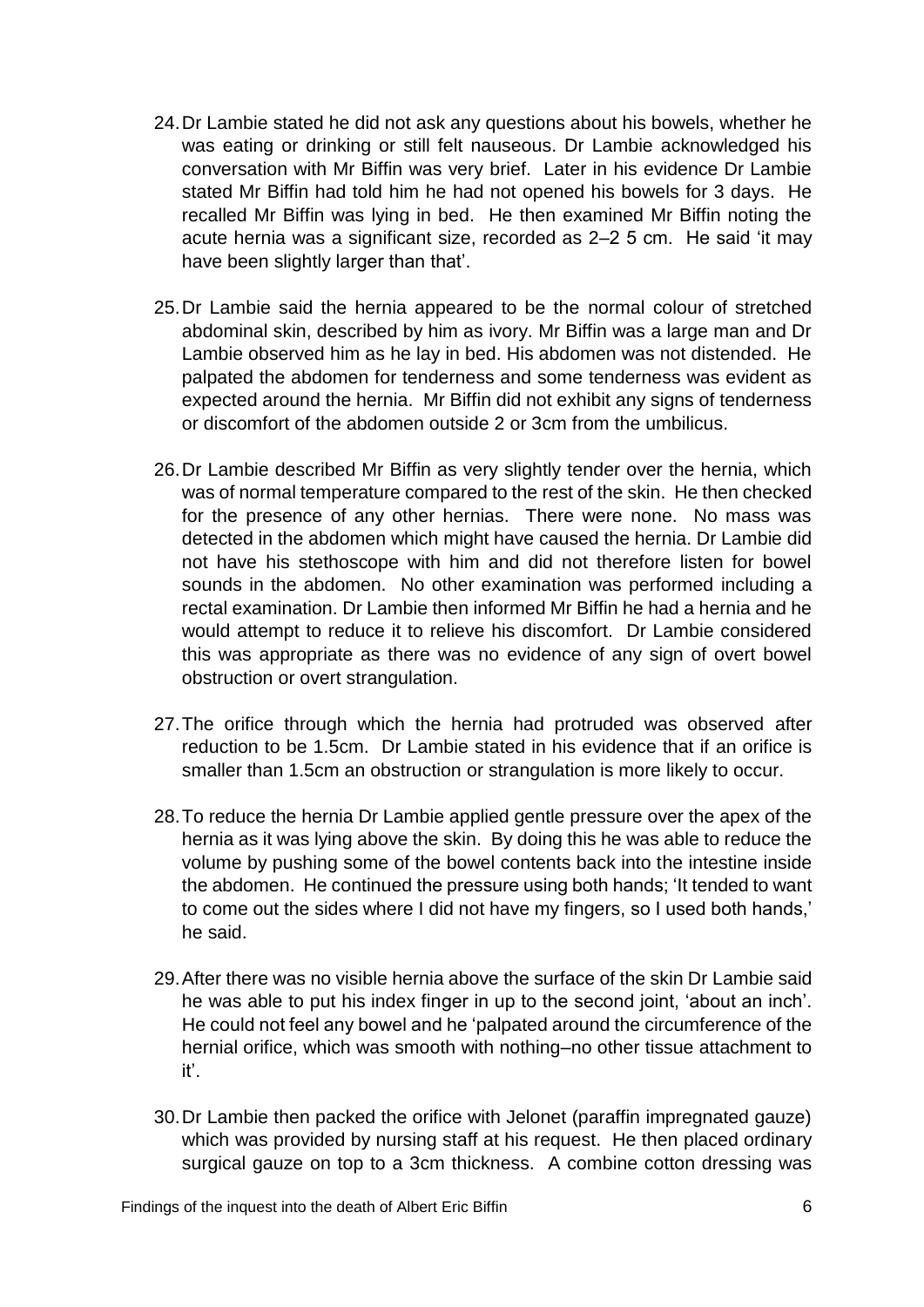placed over this and strapped firmly in place with a good length of Elastoplast adhesive bandage strapping. This was to ensure it was firm enough not to loosen. The strapping was placed horizontally, vertically and diagonally, and caused some compression of the bandage.

- 31.Dr Lambie could not recall any further conversation with Mr Biffin. He recalled there were two nursing staff present when he examined Mr Biffin. He was then accompanied by nursing staff back to the nursing station. He told the female staff member that 'hopefully the hernia will remain in place'. He instructed her to contact him directly or via the surgery if there was any increased pain, increased amount of vomiting or general decline in his condition. He said he communicated to the staff member that he wanted to know if there was any vomiting or increased pain especially.
- 32.Dr Lambie had no recollection of any conversation at the nursing station involving a staff member expressing the view that Mr Biffin was more unwell than simple constipation. Dr Lambie considered the hernia was the explanation for his reduced eating, dry retching, vomiting and abdominal pain.
- 33.Dr Lambie did not request nursing staff to perform vital signs observations or to keep an eye on fluid or oral intake. He said that although Mr Biffin was constipated, this was a usual situation for him and it was of little significance on 25 February 2013 when he reviewed Mr Biffin.
- 34.Dr Lambie's note in the nursing home record was as follows:

'Umbilical hernia, reduced and strapped.

Constipated–Movicol.'

- 35.Dr Lambie believed Movicol may help him relieve the incomplete small-bowel obstruction. He diagnosed incomplete small-bowel obstruction due to the prolapsed hernia, which he had examined and considered was full of bowel. There was some oedema.
- 36.Dr Lambie estimated the visit was between 10 and 15 minutes duration. He instructed nursing staff to leave the dressing until he reviewed it in 48 hours. He agreed in hindsight that it would have been better to include in the nursing home record the instructions given to the nurse to contact him if there was an increase in abdominal pain, continuing vomiting or general deterioration.
- 37.After his return to the surgery Dr Lambie entered in his own records; 'local hernia reduced-some improvement. Strapped.'

## **Nursing staff involvement with Mr Biffin after Dr Lambie's visit**

38.There was no review by a registered nurse recording observations until the same registered nurse who reviewed Mr Biffin on the Sunday evening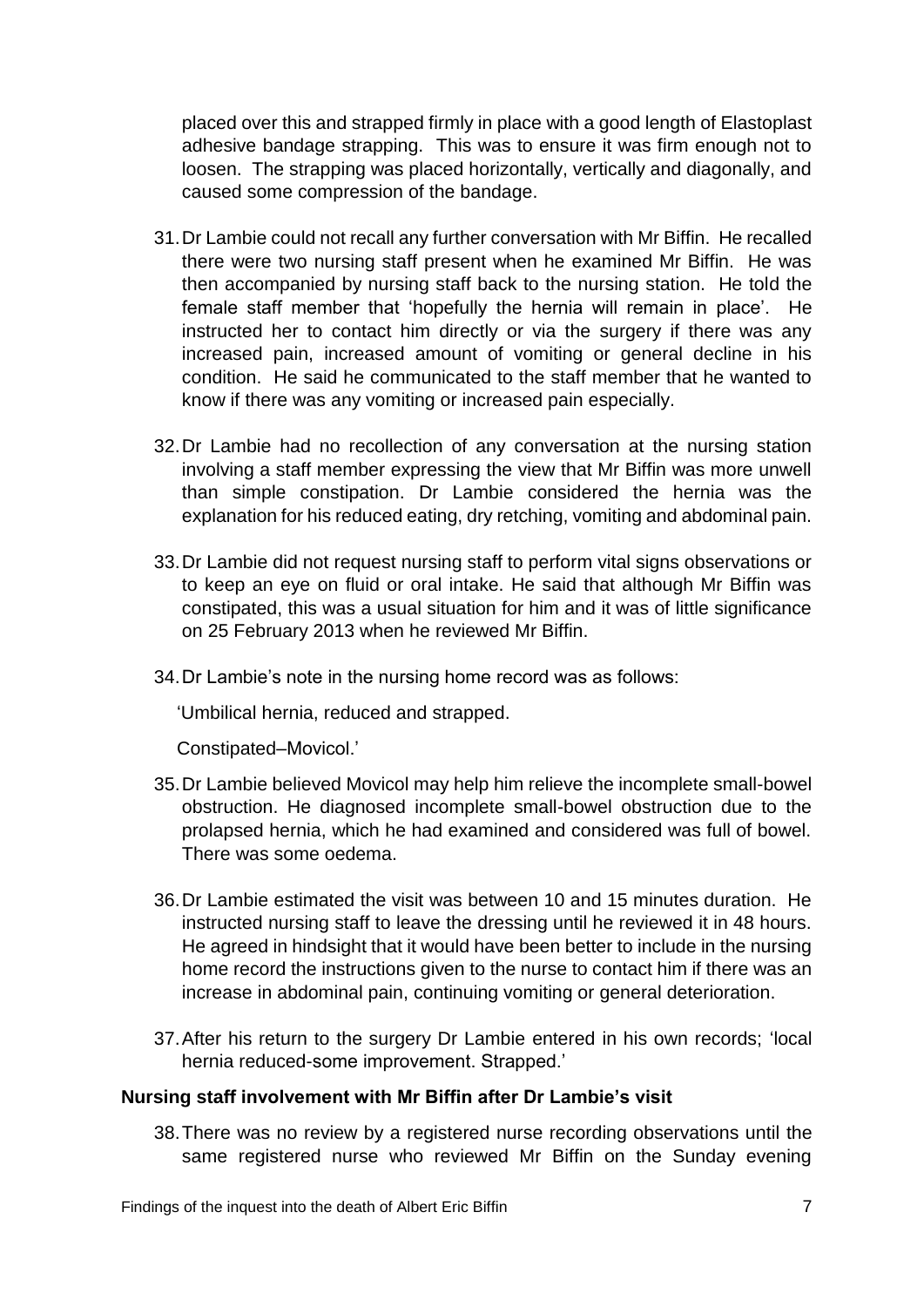returned and saw Mr Biffin the following afternoon on Monday 25 February at 16:30. This was after Dr Lambie had visited Mr Biffin around lunchtime.

- 39. At 13:55 on Monday 25 after Dr Lambie's visit, an Assistant in Nursing documented Mr Biffin's observations as follows: BP 157/70, pulse 45 and temperature 36.9.
- 40.Subsequently at 14:30 that afternoon an enrolled endorsed nurse recorded that Mr Biffin complained of nausea that morning and had refused some of his medications. She described him as looking generally unwell and complaining of being nauseated and sick before and after Dr Lambie's visit.
- 41.At 16:30 that afternoon a registered nurse recorded issuing two more sachets of Movicol with no result for constipation.
- 42.The next entry in the medical record is dated Tuesday 26 February at 09:00 when the clinical nurse made the first of two identical entries in the chart, both recording two doses of Movicol for constipation. The second dose was recorded at 14:00. No other information was recorded by the clinical nurse in the record.
- 43.An enrolled nurse then recorded an entry relating back to the time of 13:00 earlier that afternoon. The note recorded Mr Biffin was tired and had stayed in bed the whole day. It confirmed he had been given Movicol x2 at 09:00 and 14:00 and was awaiting the result. It was noted he had a small amount of lunch and due medications were administered.
- 44.At 18:00 that evening the clinical nurse again recorded authorisation of Movicol. The entry is followed by the clinical nurse stating:

'Nil reported vomiting today.'

- 45.The clinical nurse confirmed at the time her duties were to oversee the enrolled nurses and the assistants in nursing from Wisteria and Jacaranda units, as well as other duties including, rostering and clinical issues and problems. The clinical nurse did not have direct resident care responsibility, rather the responsibility to oversee all residents including keeping an eye on those with a change in their health status or who had been unwell. She agreed it was expected that she would review and assess such residents.
- 46.Many of the staff who interacted with Mr Biffin in the last few days of his life did not know Mr Biffin, but the clinical nurse did. She had performed numerous assessments upon his admission. She knew him to be a quiet, gentle person who did not complain. As recently as 20 February 2013, she had performed a cognitive assessment for Mr Biffin. The result was some short term memory loss but minimal cognitive loss.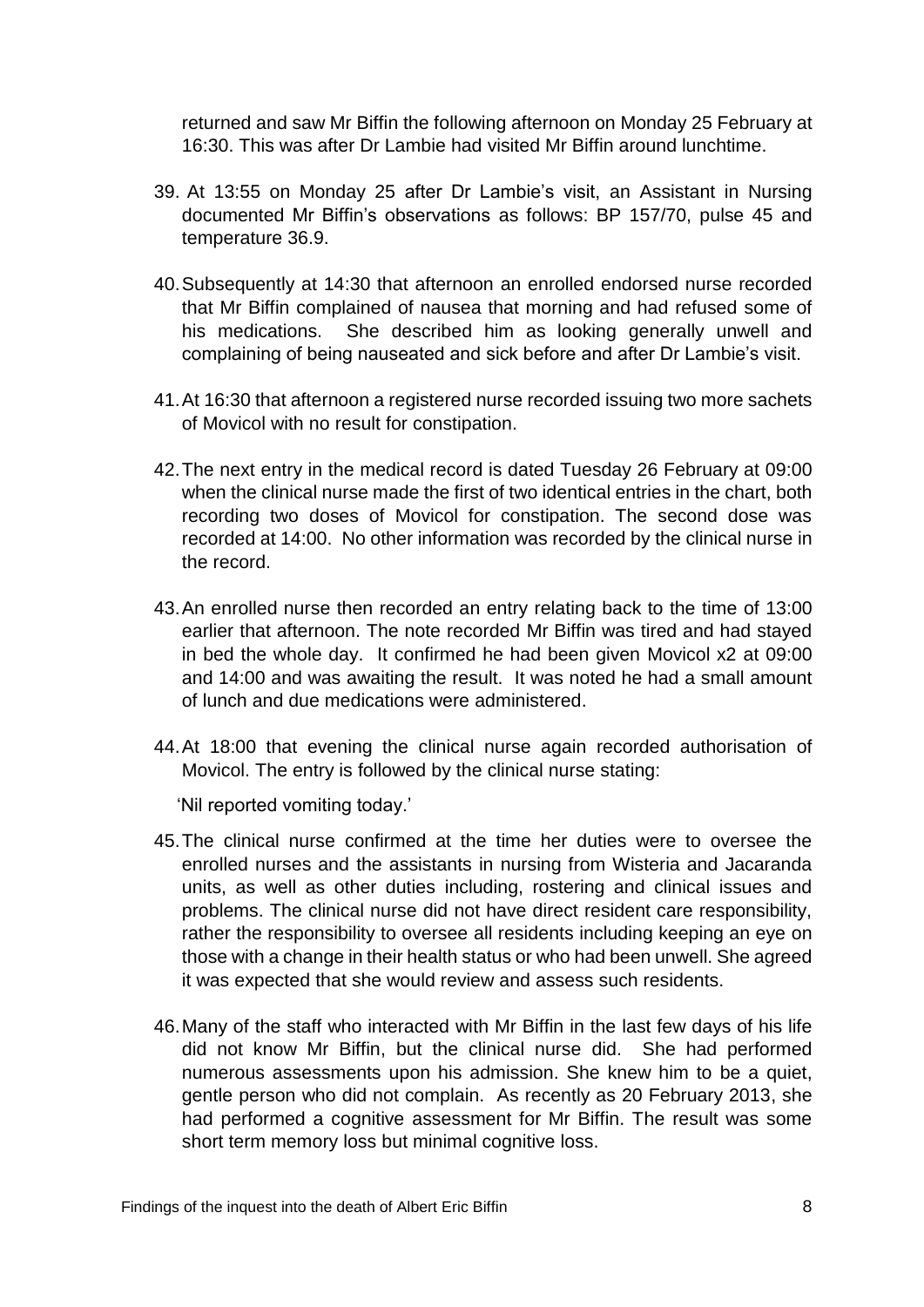- 47.She acknowledged at the inquest her memory of events was scant given the passage of time. Her entry in the records was also very brief. She agreed that by the end of her shift at 18:00 on the evening of 26 February Mr Biffin had taken 10 doses of Movicol to address his constipation over two days without result. She agreed this was a high dose. She could not recall but stated she would have asked staff caring for him whether he had vomited and therefore recorded the entry 'Nil reported vomiting today.'
- 48. She said she did recall at the end of her shift Mr Biffin was sitting in his chair, just not looking very well. She instructed the enrolled nurse to 'take his observations and act accordingly'. This was not documented. She explained she expected if the observations were abnormal then the enrolled nurse would report to the registered nurse who was working in the other unit or ring Dr Lambie. She could not be certain she had told the enrolled nurse to ring Dr Lambie if observations were abnormal. Her only certain recall of events was at the 18:00 entry at the end of her shift. She did not hand over to the other registered nurse working in the other unit, she spoke with the enrolled nurse who was to continue until later that evening. She said it was not the practice to hand over to someone at the level of registered or clinical nurse.
- 49.She recalled she would have been alert to any signs of pain or vomiting which could indicate obstruction. She was unaware of any ongoing pain or vomiting since Dr Lambie had visited. She stated she would have arranged Mr Biffin's transfer straight to hospital if she had been concerned.
- 50. She said variously that she was not very familiar with obstructed bowel but agreed with a proposition put to her that Mr Biffin's situation was not a classical presentation. She did not perceive there to be a relationship between the reduced hernia and the ongoing constipation. She considered the hernia had been resolved.
- 51. The clinical nurse was quite clear she would have sent Mr Biffin straight to hospital had there been vomiting in the context of ongoing unresolved constipation.
- 52.Her only recalled observation of Mr Biffin's physical appearance was that he appeared quite pale. She confirmed it would be at the instigation of a doctor, clinical/registered nurse that regular observations were commenced. She also acknowledged it was the first shift for the enrolled nurse in that unit who was working that evening shift alone.

*The clinical nurse held a more senior position and responsibility than any of the other staff involved with Mr Biffin. Even though the clinical nurse did not have direct nursing involvement with Mr Biffin the position necessarily involved most responsibility for overview of a resident who had recently been reviewed by a doctor and had a procedure to reduce a hernia. A verbal*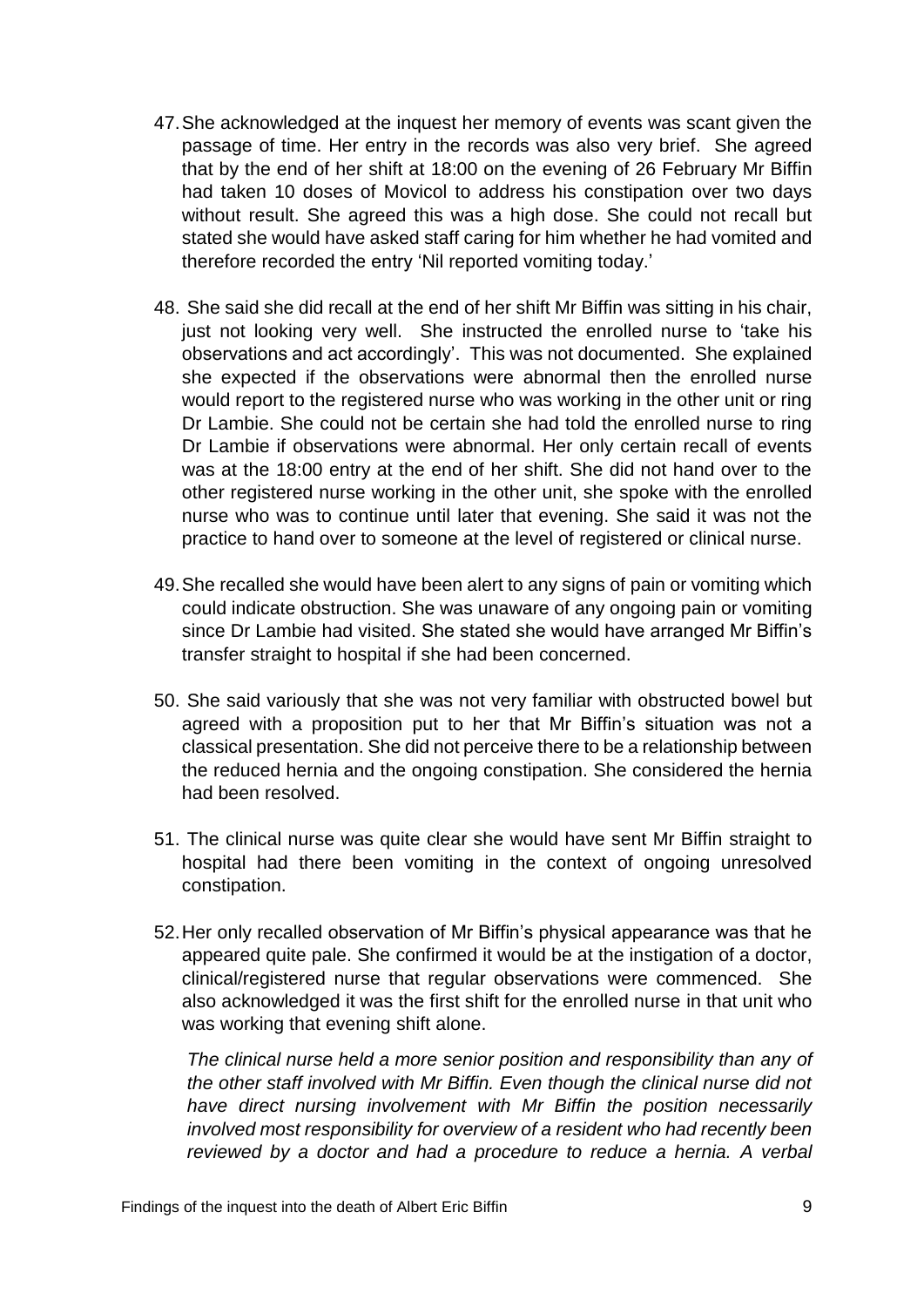*instruction to take his observations and act accordingly was lacking in providing guidance and instruction for less experienced staff.*

- 53.The enrolled nurse who cared for Mr Biffin on the evening of 26 February had not previously met him. A verbal only instruction to 'take his observations and act accordingly' to an enrolled nurse on the first shift in these circumstances was, in my view, less than the recent history required of a senior clinical nurse. In the broader sense, she did not demonstrate a familiarity with the last few days of Mr Biffin's circumstances, even after access to the records. Nor was there demonstrated a review and assessment of whether Mr Biffin's overall wellbeing had deteriorated and a decision made following such an assessment. Ultimately as clinical nurse there was a responsibility to overview Mr Biffin's circumstances during the period stated by Dr Lambie.
- 54.The enrolled nurse working that evening was on her first shift in that unit. She had a written list of cares to be provided to residents which had been prepared by the assistant in nursing. She recalled it was handed over to her that Mr Biffin wasn't well and his bowels had not opened. There had been a procedure and he had not been well since. She had been told he had not had a shower for a few days and she was to encourage him to do so. She was also told that observations were being taken a couple of times in the day and had been within normal limits. She referred to a handover sheet with information that was given and verbally handed over to the staff commencing the next shift.
- 55.Early on that evening, she recalled Mr Biffin was feeling unwell and confused to time and place. She assumed this was due to him being unwell and elderly. He did not eat much dinner. She encouraged him to shower but he did not feel well enough.
- 56.The enrolled nurse stated she took his observations which were documented as follows at the end of her shift at 22.00 that evening:

'Feeling lethargic and unwell. Ate very little, fatigued. Confused to place and time. Obs taken- BP 95/55, pulse 64, temp 36.4 C. Refused shower. Stated feels too sick. Staff tried a few times with no luck. Settled at 21:45 hours.'

- 57.In her statement, she said the observations were within normal limits. According to her review of notes over twenty-four hours Mr Biffin's condition was the same and had not deteriorated. She did acknowledge when questioned that his blood pressure was very low at 95/55, and lower than his previous records. She appeared to have been influenced by the handover from the clinical nurse who did not seem to be particularly worried about low blood pressure but was more worried that the bowels had not opened.
- 58.The enrolled nurse was however quite clear that had she believed Mr Biffin's condition deteriorated over her shift, she would have contacted the registered nurse to assess Mr Biffin and if necessary transfer him to hospital.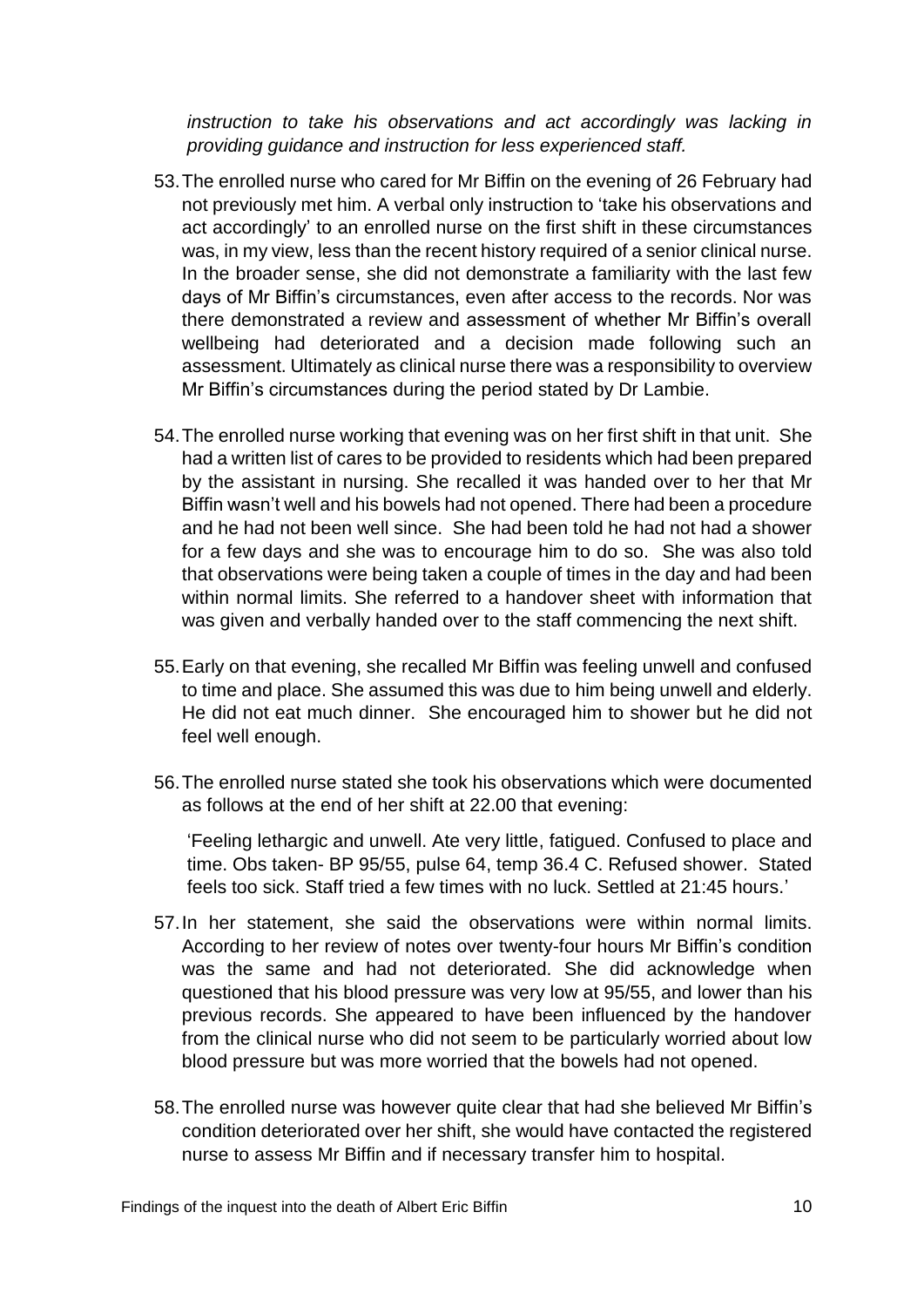- 59.She then handed over to the next nurse, an assistant in nursing indicating the recent history, including that Mr Biffin was not feeling very well and required the nurse to assist him to the bathroom. She reported that his bowels had still not opened. He was apparently settled at 21:45.
- 60. It was at about 23:00 when Mr Biffin's daughter, Heather Haas received a phone call from him. He was in a confused state prompting her to immediately drive to the facility, arriving at about 23:15. When she arrived she discovered her father had vomited and the assistant in nursing was cleaning him up as well as the bed clothes. The assistant in nursing had called the registered nurse who attended from another unit at about 23:30. The registered nurse was caring for two other units of high level care residents. She quickly reviewed the notes which indicated Mr Biffin had not vomited previously that day. It was about 23:45 when she entered the room where the assistant in nursing and Mr Biffin's daughter were present. The registered nurse had not met Mr Biffin previously. He was seated in bed and she immediately noticed his strange yellow pallor. She heard crackly respirations and noted confusion but he did not report pain. She observed bile stained vomit on his pyjama top. She took and recorded observations noting blood pressure was a little low.
- 61.She saw the assistant nurse was struggling to help Mr Biffin change his top as he was a big man and she went to help before ringing the ambulance.
- 62.It was at this point that Mr Biffin suddenly collapsed and became unresponsive. The registered nurse administered oxygen via nasal prongs as she was unable to place a Hudson mask due to copious fluids from Mr Biffin's mouth and nose. The bed was lowered and Mr Biffin was rolled into the recovery position. The ambulance was called. Attempts to resuscitate were ineffective/impossible in the circumstances due to fluids emanating from Mr Biffin.
- 63.Paramedics attended and commenced efforts to resuscitate before ceasing at about 00:30 when Mr Biffin was declared deceased.

## **Evidence from Dr John Lambie**

64.Dr John Lambie was Mr Biffin's general practitioner since 1988. Over that period he reviewed Mr Biffin on 260 occasions. Dr Lambie was very experienced and practised as a general practitioner in Toowoomba for 43 years before his retirement. He was additionally qualified as a surgeon and gained his fellowship of the Royal College of Surgeons in Edinburgh in 1970. He used those specialist skills for 17 years whilst working in a group general practice. After moving to sole general practice there was insufficient referral base to continue his surgical practice.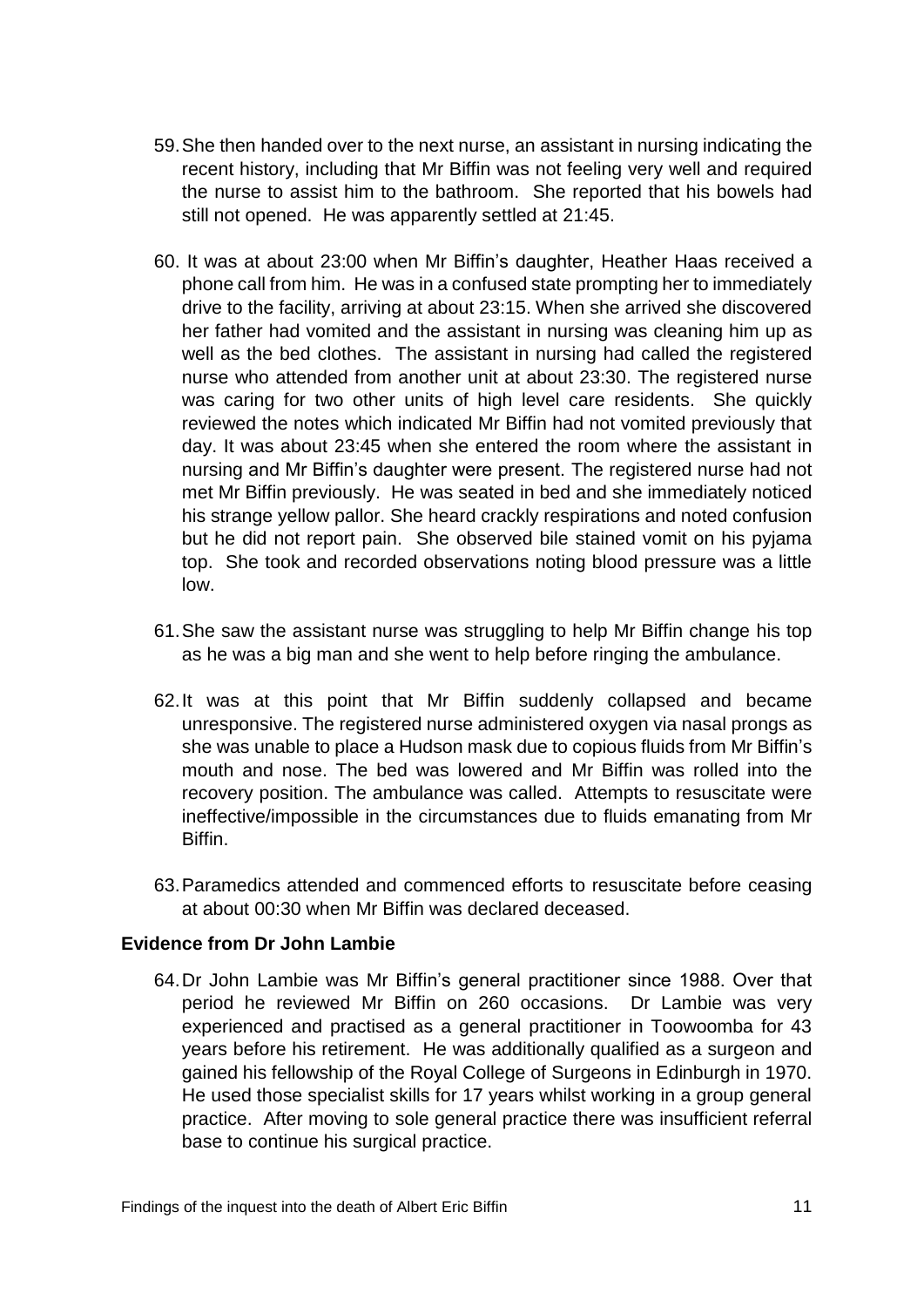65.Dr Lambie's records documented Mr Biffin's medical history which included:

Coronary artery disease treated with a pacemaker inserted in 2006;

Cholecystectomy in 2011;

Hypertension;

Transient ischaemic attack;

Pulmonary embolism 1996;

Chronic renal impairment;

The Gastro-oesophageal reflux disease;

Gout; and

Traumatic leg ulcers.

- 66.More recently Mr Biffin suffered from memory loss with early dementia, decreased mobility and lymphoedema associated with his leg ulcers.
- 67.Dr Lambie recalled Mr Biffin was an intelligent and active man who had worked as a real estate agent after moving off the farm. He described him as quiet and gentle, a stoic man who nonetheless would 'certainly let you know…… If he was ill'.
- 68.After attending upon Mr Biffin on Monday 25 February Dr Lambie returned to his surgery and made the following entry in his own records; 'local hernia reduced – some improvement. Strapped.'
- 69.Following Mr Biffin's death, Dr Lambie's next record in his notes was made on 27 February 2013 stating: 'Sudden death. Brainstem infarct (pontine).'
- 70.He explained he was informed by a police officer of the circumstances of Mr Biffin's death. Dr Lambie had not expected Mr Biffin to deteriorate and die so suddenly and therefore concluded a stroke like event was the most likely cause of death.
- 71.He included the condition of partially incarcerated umbilical hernia 3 days, as the other significant condition contributing to death. He explained partially incarcerated umbilical hernia as 'the hernia stuck out…. prolapsed and required manual reduction.'
- 72.Since Mr Biffin's death and the subsequent knowledge of the cause of death after the autopsy, Dr Lambie reviewed medical texts which suggested to him it was not the wisest thing to do to reduce the hernia. However, he was adamant that on the day of his examination and decision to reduce the hernia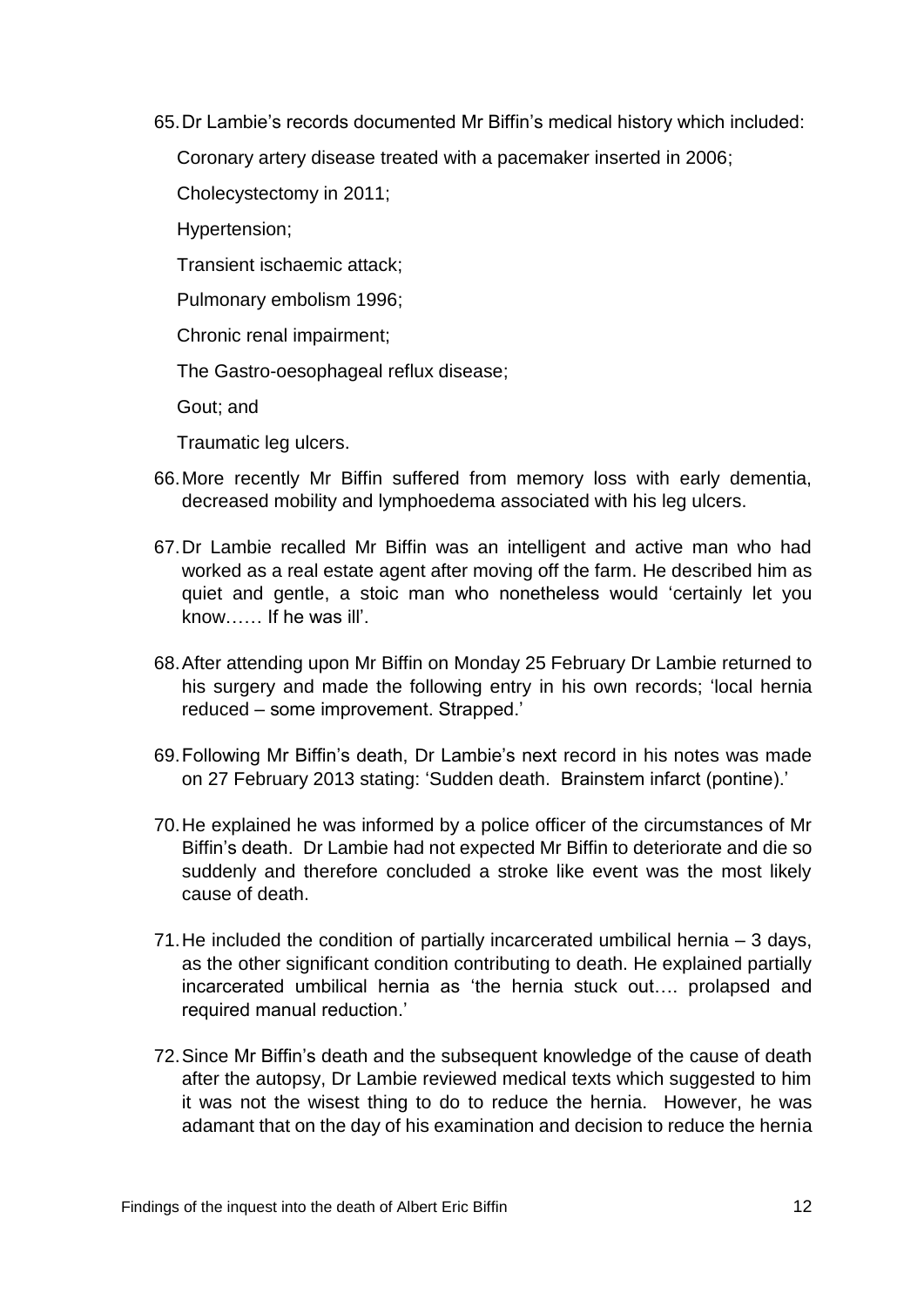there was no sign of infection, no strangulation, and no contraindication to reduce the hernia.

- 73.Dr Lambie did not consider the possibility that the bowel may still have been compromised within the hernia after he reduced it because he explored all around the orifice with his finger and it was clear.
- 74.He disagreed with the suggestion put to him that it was appropriate to transfer Mr Biffin to hospital when he reviewed him. He was confident he had reduced the hernia and he expected the bowel would then recover to normal function. Based on his experience he expected it would take 24-36 hours for Mr Biffin to feel better after the hernia had been reduced.
- 75.Dr Lambie acknowledged Mr Biffin's death was a dreadful experience for his family as well as for him as the treating doctor. He felt shattered at Mr Biffin's death despite feeling that the treatment he had provided was adequate. After considering the cause of death established by autopsy Dr Lambie considered Mr Biffin's presentation was not a classic one, primarily because of the absence of colicky pain or repeated vomiting.
- 76.Finally, at the inquest there was a degree of confusion about whether or not Mr Biffin had experienced a prior umbilical hernia which was repaired, which was not documented in Dr Lambie's 25 year history. It is clear that Dr Lambie was unaware of this if in fact it was part of Mr Biffin's history when Dr Lambie visited Mr Biffin on 25 February 2013. It is noted he had undergone a prior cholecystectomy. This may have been the cause of confusion.

## **Expected standards of care at the Blue Care facility at the time of Mr Biffin's death and since.**

- 77.Ms Donna Hart was the Integrated Service Manager at Blue Care in Toowoomba from December 2012. She had overarching responsibility for governance and financial management of various Blue Care facilities in the surrounding areas.
- 78.Her evidence detailed arrangements in place and changes that had been implemented since she commenced in her role. She confirmed at the time of Mr Biffin's death it was an expectation that staff would take observations if there had been a change in a resident's condition.
- 79.Although the Service Manager stated the facilities have continuity of staff for residents this was not the reality for Mr Biffin in the last few days of his life when many of the staff who cared for him had not previously done so.
- 80.The history also shows the qualification level of staff involved with Mr Biffin's care during this period of time did not match the expected staffing qualifications said to be operative at the time. This is a significant issue. With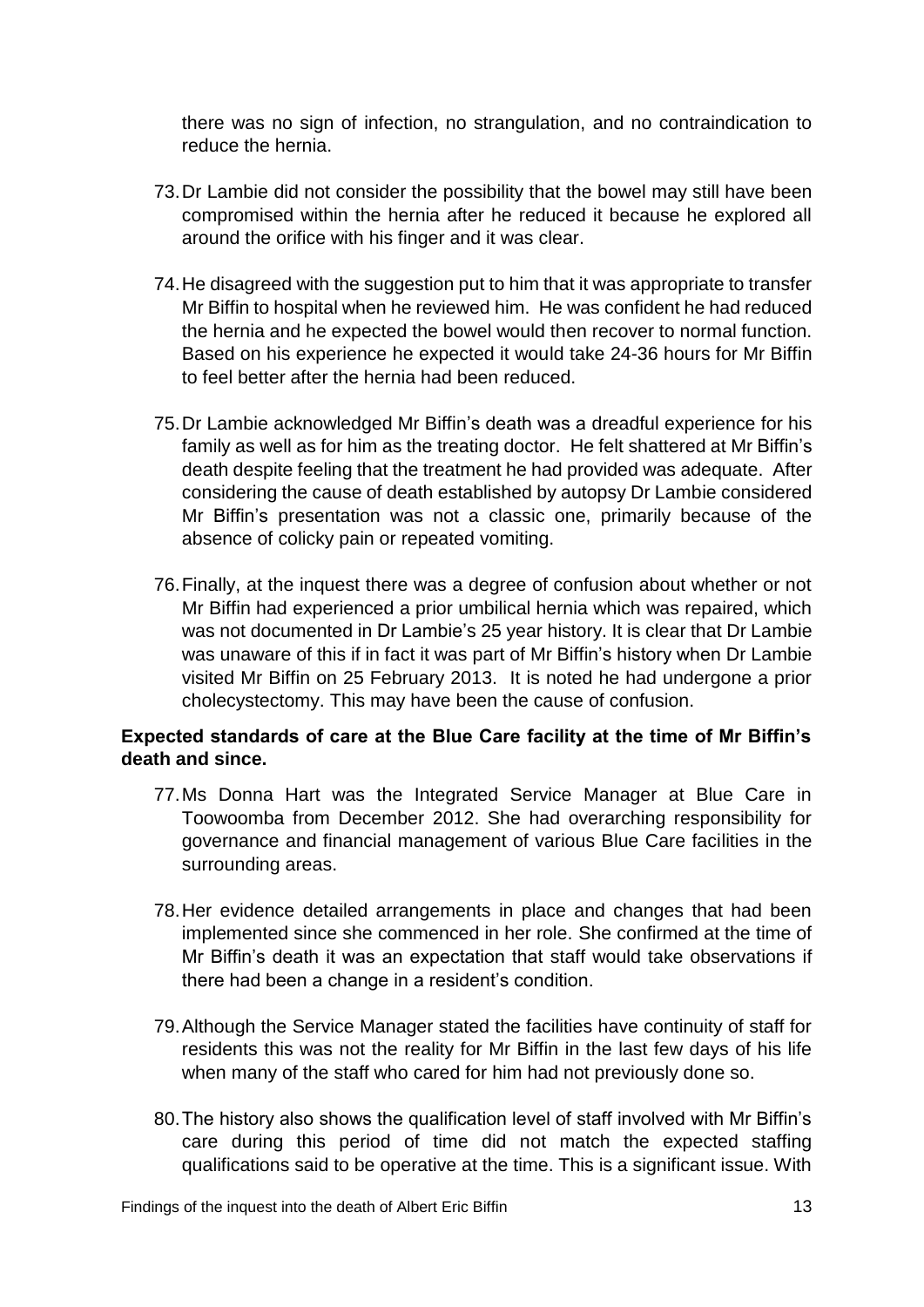no disrespect to the staff members involved, it was apparent that the handover of information from one shift to another might have included information that Mr Biffin had a procedure, but there was not necessarily any appreciation of what the procedure was, and the significance of any symptoms which occurred subsequently.

- 81.Since then, changes have been made to add another clinical nurse in the dementia unit and a greater number of qualified staff. This was part of an overall review and enhancement of management underpinning nursing care called the Residential Management System. This was introduced in late 2013. Part of this initiative included a new position described as a Data Governance Role, held by a registered nurse.
- 82.The data based system electronically records all clinical information about residents in accordance with clinical guidelines. The registered nurse in the role then conducts daily audits of the information checking for any abnormality requiring further investigation or escalation. The system generates handover reports which stipulate what observations are to be taken and with what frequency.
- 83.Additionally Blue Care has also introduced and made it known that a particular senior staff member can always be contacted if a more junior staff member has concerns about a resident's wellbeing. This was to address a concern expressed during the course of the inquest by an assistant in nursing who felt unable to communicate concern effectively to Dr Lambie.

## **Independent expert review**

84.The inquest was assisted by independent expert opinions reviewing Mr Biffin's care.

## **Dr Robert Kable**

- 85.Dr Robert Kable is a general practitioner with 31 years' experience who is an examiner of the Royal Australian College of General practitioners. He was requested by solicitors acting for Dr Lambie to provide an independent opinion in relation to Dr Lambie's involvement.
- 86.He agreed the known history for Mr Biffin at the time he was seen by Dr Lambie was consistent with constipation or alternatively a bowel obstruction. He agreed that when the symptoms presented in the presence of the recently complained of hernia, that the condition was linked to the hernia.
- 87.The question was asked how the two possible diagnoses could be distinguished. He identified increased profuse vomiting and spasmodic colicky pain as signs of obstruction. He also referred to peristalsis, (the movement of the gut) being evident on observation of the abdomen.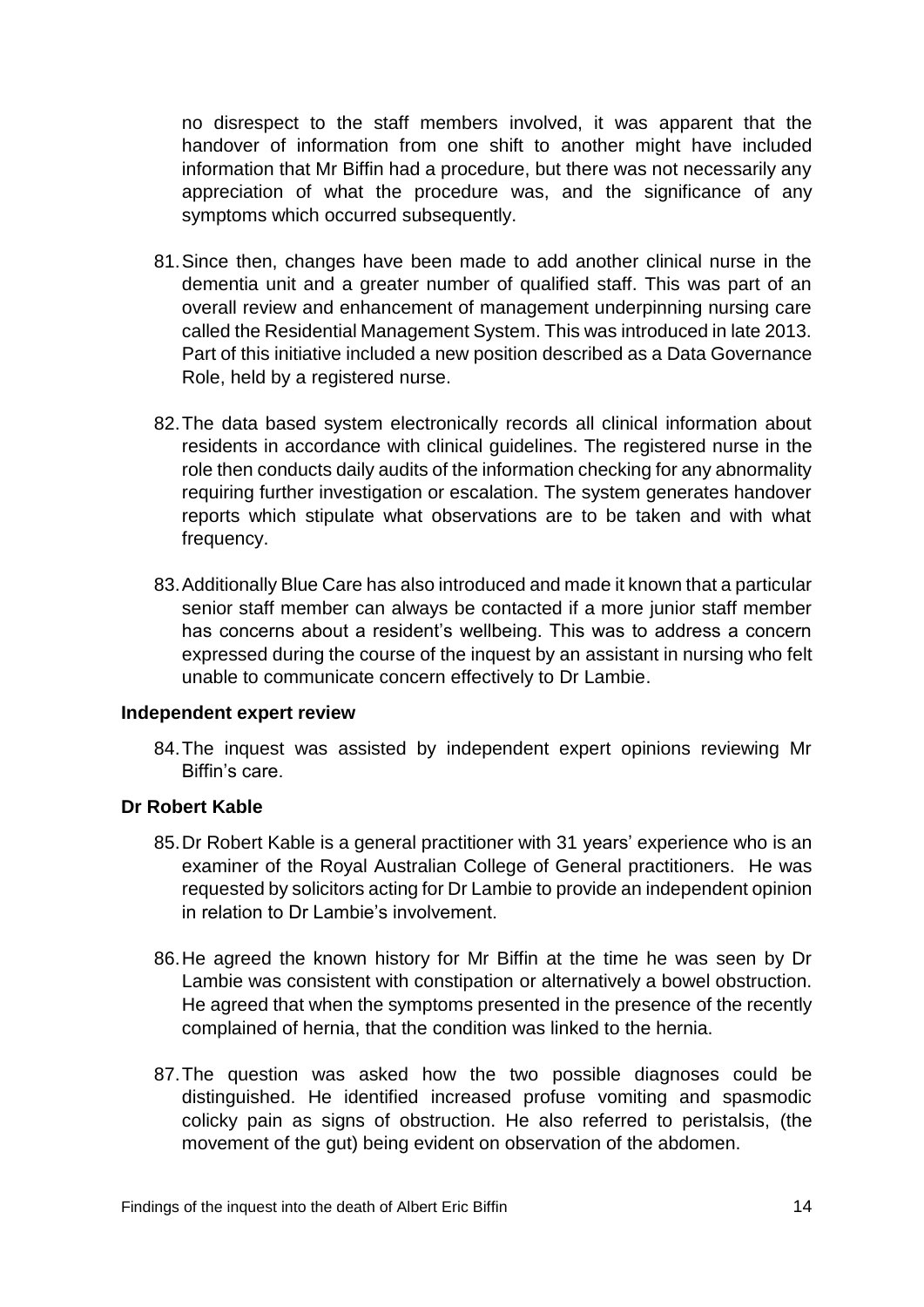88.To establish a diagnosis Dr Kable stated he would:

- Question whether the bowels had been opened;
- Examine the abdomen for any sign of obvious distension;
- Check for any visible peristalsis (movement of the bowel);
- Examine all four quadrants of abdomen by palpation;
- Check other hernial orifices for signs of hernia; and
- Listen to the bowel with a stethoscope.
- 89.If it was an obstruction he would expect pain all around the abdomen, not just the umbilicus. On tympanic percussion of the abdomen a sound like an empty drum or tinkling or much reduced sounds would be a sign of obstruction. In summary the examination should include:

Observation;

Palpation;

Percussion; and

Auscultation.

- 90.If observation and palpation occurred and there were no signs of distension or severe pain and there was an explanation of the umbilical pain given by the presence of the hernia, then that was sufficient to exclude obstruction.
- 91.Dr Kable remarked the hernia could have caused the constipation or the constipation could have caused the hernia.
- 92.He said it was important to exclude the possibility of obstruction before attempting to reduce the hernia because the constellation of symptoms raised the possibility of a bowel obstruction.
- 93.Dr Kable was strongly of the view that for elderly people it is a sensible thing to do to reduce the hernia if it can be done easily and strapped. He expressed the view that it was dangerous for old people to go to hospital and should be avoided if possible.
- 94.He did not consider there was a need for closer observations after the hernia had been reduced because it had been easily reduced. He said however umbilical hernias had a higher risk of recurring. Dr Kable indicated verbal instructions to nursing staff to observe whether he was eating, vomiting, whether his pain had increased or changed in the quality of pain were important. He did not consider four hourly observations were necessary. The focus should be on any deterioration of symptoms.
- 95. Dr Kable also noted Dr Lambie used the terminology of a partially incarcerated hernia whereas Dr Kable would use the term reducible hernia.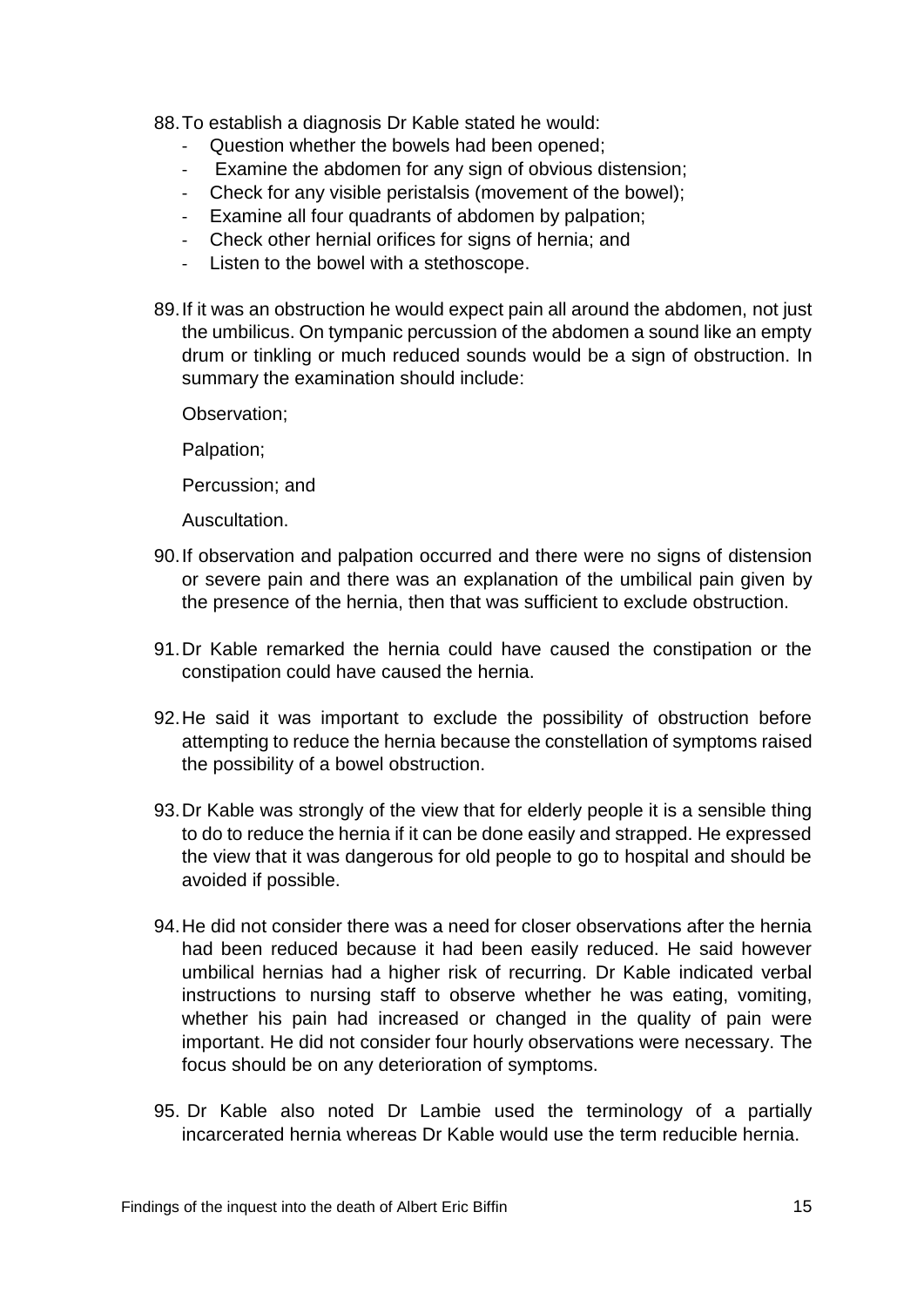96.Overall Dr Kable considered it was reasonable for Dr Lambie to reduce the hernia because he had ruled out gut obstruction. He did not think there was any indication requiring Mr Biffin to be sent to hospital. He agreed a nonurgent elective follow up referral to a surgeon for permanent repair of the hernia was appropriate.

## **Professor David Gotley**

- 100. Professor Gotley is a consultant surgeon at the Princess Alexandra Hospital and Mater Private Hospital. He was also requested by solicitors acting for Dr Lambie to provide an independent opinion in relation to Dr Lambie's involvement.
- 101. He provided an example of recently performing a reduction of a hernia in his professional rooms. He also noted this occurred mostly in the elderly where there was risk with surgery due to co-morbidities. Professor Gotley differentiated hernias as;
	- (i) reducible,
	- (ii) not reducible/incarcerated, or
	- (iii) strangulated.
- 101. Professor Gotley referred to the Sabiston's Text of Surgery which stipulated -

'Incarcerated hernias are difficult to differentiate from those in which the strangulation process has begun and therefore are considered surgical emergency.'

- 102. He explained that if there is any sign of intestinal obstruction one must visualise and palpate all potential hernial sites. He agreed that the umbilical hernia is more likely to cause strangulation of the bowel because the sacs are smaller.
- 103. The classical presentation of a strangulation of bowel in a hernia, or strangulated hernia with bowel in it, is one that is tense, tender and irreducible.
- 104. He distinguished an incarcerated hernia which is not necessarily tense or tender and can be reduced. To summarise, if the hernia is easily reducible and not tender it is not incarcerated and therefore it is not strangulated. He agreed that there was a high incidence of recurrence of umbilical hernias and a risk of incarceration and strangulation to some degree. He described the particular orifice in Mr Biffin's case as a moderate sized neck of hernia. He agreed it was desirable that Mr Biffin be observed closely over the next day or two or three to be certain the reduction had been successful and no damage had occurred in the process. In particular, he would be more interested in symptoms improving rather than the issue of recurrence of the hernia per se.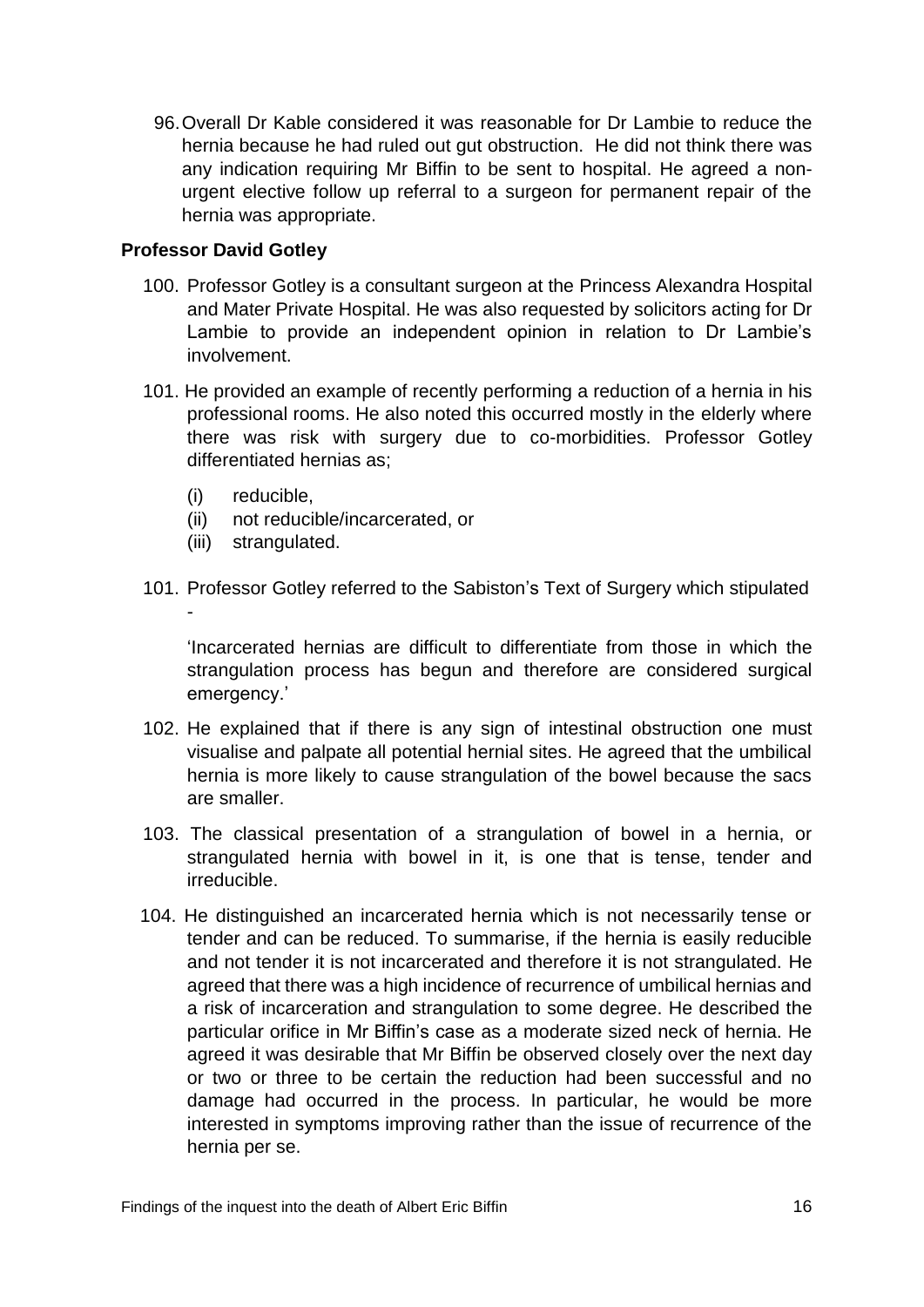- 105. His review of the record and from Dr Lambie's evidence at inquest was an impression of a general sense of Mr Biffin being unwell. Professor Gotley did not consider the information suggested an acute situation but rather more one of Mr Biffin gradually becoming unwell over a few days.
- 106. He would be very interested to know how Mr Biffin improved generally, but regular pulse and blood pressure and oxygen saturations were not necessarily the focus.
- 107. Where a reduction of the hernia had been successfully and easily achieved without obvious signs of strangulation he would elect a time period to review the patient. He would anticipate the need for surgical correction once appropriate assessment of risk factors was undertaken. He preferred an elective approach.
- 108. He pointed out the difficulty of expert review in placing oneself in the position of the clinician at the time exercising clinical judgement.
- 109. Review of the autopsy report indicated the hernia had recurred. Dr Lambie's technique of filling the hernial defect in the abdominal wall with folded gauze and strapping down the dressing was a long-standing technique, particularly outside hospital settings.
- 110. Professor Gotley's review of the record did not lead him to the conclusion of bowel obstruction on 25 February 2013. Ultimately, the fact the hernia was easily reduced was confirmation that the bowel was not obstructed. The hernia was not tense, tender and irreducible which would be consistent with strangulation.
- 111. Professor Gotley described colicky pain as quite intense that eases off and then comes back again in waves. He acknowledged that he often gave verbal instructions to nursing staff and the senior nurse on duty and this was a reasonable thing to do. The requirement to notify him of any further vomiting, increased abdominal pain or general deterioration was appropriate.
- 112. Overall Professor Gotley considered this an extremely unfortunate circumstance. The findings at autopsy indicated 120mm loop of bowel was found in the hernia, which had recurred. It was purplish in colour with some bruising or blood staining of the mesentery, indicating vascular compromise along the lines of strangulation. The hernia had been clinically reduced 30 hours beforehand. In the subsequent period there had been re-herniation and strangulation at some point. There had been some obstruction but was not particularly advanced.
- 113. Professor Gotley confirmed Mr Biffin's history was not a classical bowel obstruction. It was not a classical presentation of strangulation. The initial examination on 25 February did not record the hernia as tense and tender and difficult or impossible to reduce. Thirty hours later at autopsy there were some signs of intestinal obstruction. He concluded there has been a re-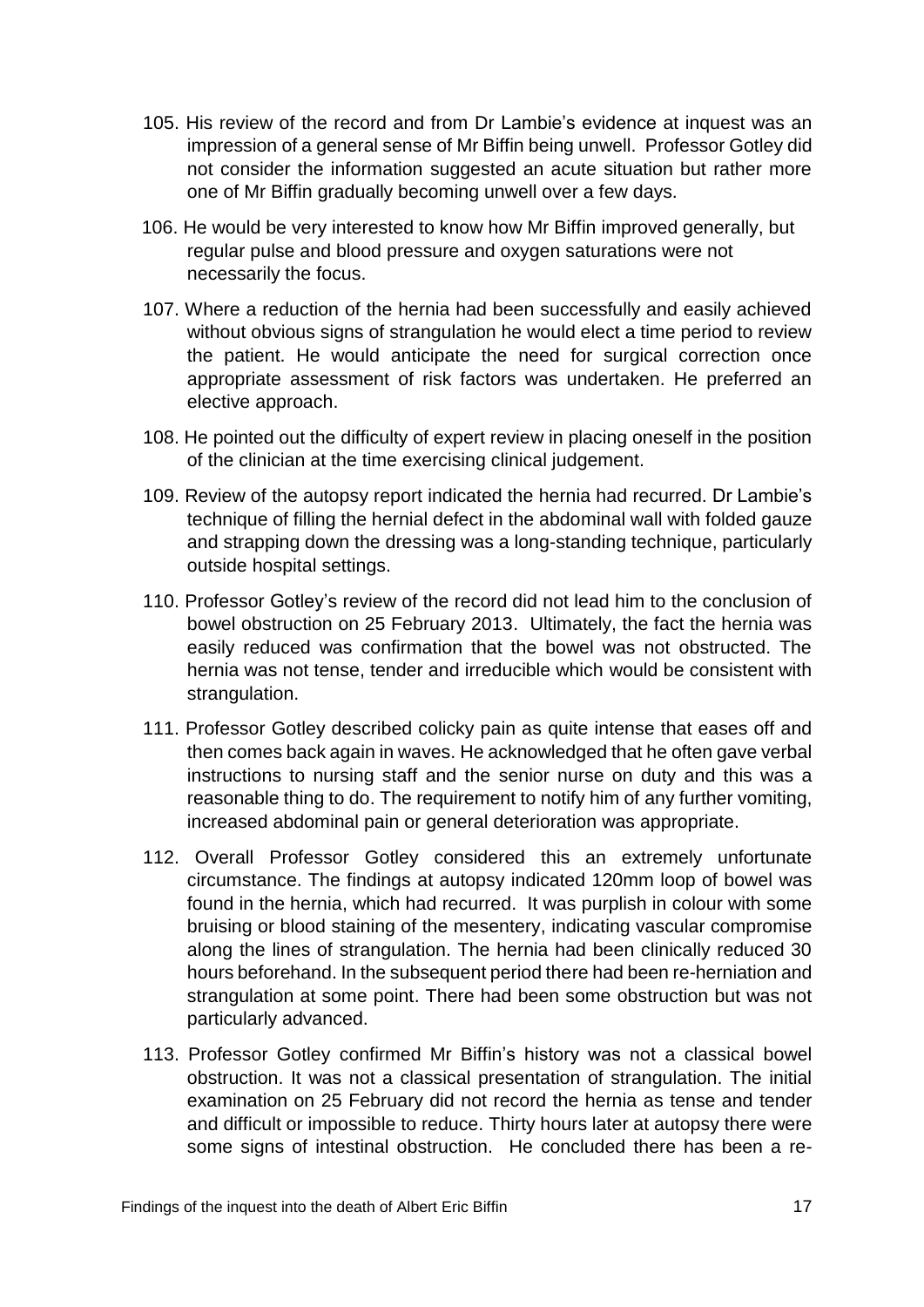herniation closer to the time of death but he could not delineate the timeframe in which this had occurred.

## **Dr William Braun**

- 114. Dr William Braun is a consultant general surgeon at Metro North Hospital health service and Holy Spirit Northside and Northwest Private Hospital. As with the previous expert witnesses his practice was predominantly in an acute setting, particularly of elderly patients. He was experienced with emergency acute presentations of elderly patients with hernias including from nursing homes.
- 115. In Dr Braun's opinion after reviewing all of the information Mr Biffin had a small bowel obstruction secondary to an incarcerated hernia with bowel ischaemia. This led to severe sepsis, bronchopneumonia and cardiac arrest.
- 116. He considered Mr Biffin should have been transferred to hospital on Sunday 24-25 February. On the Sunday Dr Braun considered the symptoms experienced by Mr Biffin were consistent with classic bowel obstruction given the hernia itself, abdominal pain, vomiting and constipation.
- 117. It is noted Counsel Assisting considered and submitted the actions taken by the registered nurse at the time of assessment and communication via facsimile on the evening of 24 February were appropriate. This is in the context that Mr Biffin would be reviewed the following morning and had settled. This submission is accepted.
- 118. Dr Braun's assessment differed to the other two experts. Given his conclusion of bowel obstruction he considered the administration of Movicol was contraindicated and likely to contribute to electrolyte imbalance and dehydration.
- 119. Dr Braun agreed with Professor Gotley that the notes were quite vague and it was difficult to say exactly what was occurring at the nursing home. Dr Braun understood Mr Biffin had an acute hernia which had not been previously present. He referred to a previous cholecystectomy in the notes as a confusing factor which may have suggested a previous hernia repair.
- 120. Dr Braun noted Mr Biffin was consistently described as not being a person who would complain and not one to freely confide to other people his symptoms. It was documented he had abdominal pain and vomiting although how much vomiting was hard to ascertain. He had not opened his bowels for three days. Dr Braun therefore concluded it was more likely than not that he had a bowel obstruction, an incarcerated hernia containing small bowel and his symptoms were attributable to those circumstances.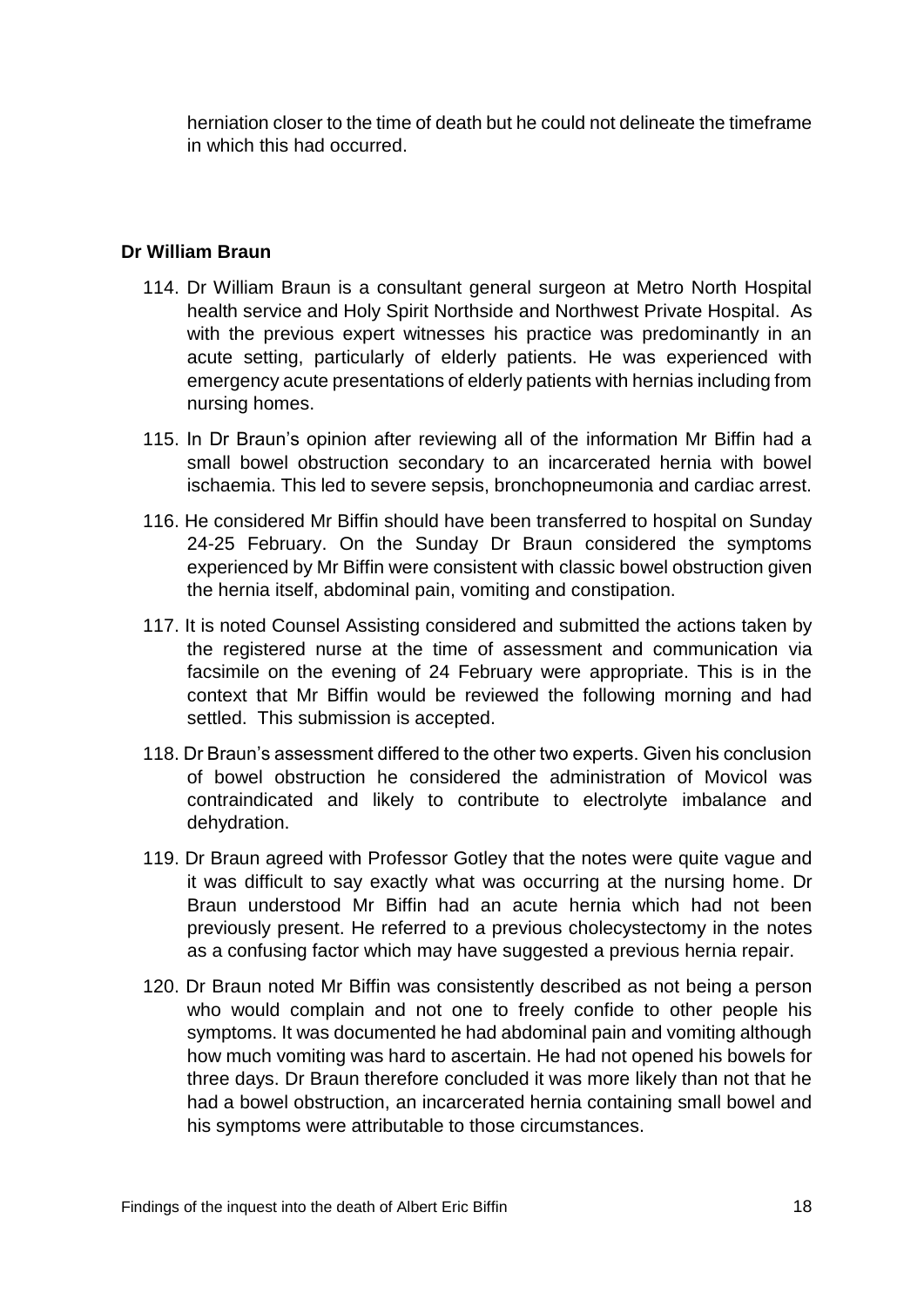- 121. Dr Braun considered the reduction of the hernia was incomplete and obstruction continued. He pointed to the gradual deterioration consistent with a bowel not propulsing.
- 122. Dr Braun was critical with respect to Dr Lambie's taking of Mr Biffin's history. The conversation was very brief and insufficient.
- 123. With respect to the examination he remarked there was no documentation of the examination at the time. He recalled Dr Lambie examined the abdomen, the hernia orifices, he felt the hernia and attempted to reduce it.
- 124. Dr Braun noted Dr Lambie's evidence that he had inserted his index finger into the orifice and felt the around the circumference for any defect. Dr Braun accepted that the hernia appeared to be reduced, but the presentation the following day appeared to him to be inconsistent. There was a gradual decline in all aspects which he considered were more consistent with ineffective reduction of the hernia which recurred.
- 125. He explained in obese patients it is possible to put a finger in the deficit and feel around the rim whilst the hernia has not been completely reduced.
- 126. Dr Braun's explanation of why he thought the hernia had not been fully reduced was somewhat difficult to understand. He considered the totality of the clinical records and Mr Biffin's condition indicated he was deteriorating over some time with no opening of the bowel, and central lower abdominal pain and vomiting. He considered that there was an obstruction prior to Dr Lambie performing the reduction of the hernia. In Dr Brauns' opinion the reduction was probably not complete and his condition then gradually deteriorated until the final collapse.
- 127. Dr Braun stated if he had any suspicion the bowel was obstructed or the hernia strangulated he would at the least require blood tests to check electrolytes. He would not have attempted a reduction in a low care facility. Dr Lambie had no such suspicion.
- 128. Finally, Dr Braun considered the absence of reported pain on Tuesday 26 February was likely due to the section of bowel being ischaemic (dead).

## **Conclusions**

129. Mr Biffin was quite elderly with a significant range of co-morbid conditions known to his long standing treating general practitioner, Dr Lambie. When nursing home staff requested Dr Lambie's attendance to review Mr Biffin it is quite apparent that Dr Lambie's assessment of Mr Biffin's condition was limited. He did not seek information from the nursing staff who had requested the medical review for Mr Biffin. He had not seen the facsimile sent to his practice the previous evening. Therefore, he was unaware of the information that the registered nurse assessed Mr Biffin's pain as sufficient to require oral morphine. That medication had been previously authorised by Dr Lambie on an as required basis for another condition.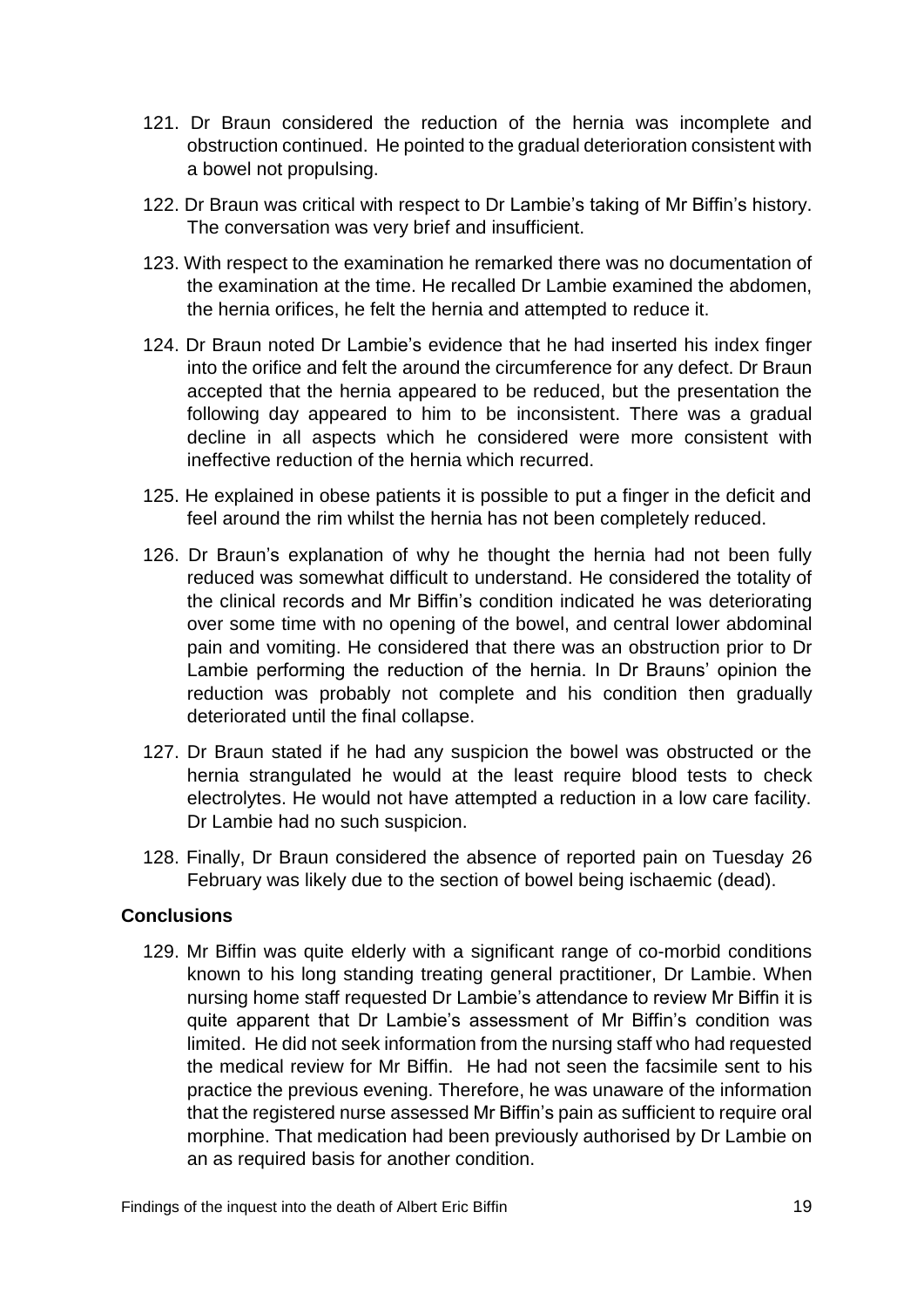- 130. Dr Lambie did not read the nursing home progress notes, either before or after attending on Mr Biffin when he wrote up a two-line note. Therefore, his history taking and examination of Mr Biffin was the only avenue to inform him of the background events and symptoms leading to the nursing staff's requests for Dr Lambie to review Mr Biffin.
- 131. Dr Lambie knew Mr Biffin over many years and described him as a gentle and stoic man who none the less would state his mind. Knowing the character of Mr Biffin as he did, it was incumbent on Dr Lambie to ensure he carefully questioned Mr Biffin about the nature of his pain and the extent of his vomiting. However, Dr Lambie's conversation was extremely brief given the total interaction, including physical examination and reduction and strapping of the hernia, took between 10 and 15 minutes.
- 132. In that time he physically examined Mr Biffin's abdomen and the hernia, which he did not consider to be 'tense'. He saw no sign of distension and he checked the other hernia orifices. In the absence of his stethoscope he did not listen to the bowel nor did he percuss the abdomen. These were examinations which would add to the overall assessment to exclude an obstruction before consideration could be taken to safely reduce the hernia.
- 133. He concluded the hernia and constipation were responsible for Mr Biffin's symptoms. He was able to reduce the hernia. He checked around the rim of the orifice and found it to be clear of any other tissue and therefore concluded the reduction was successful. The appearance of the colour of the hernia did not alarm him.
- 134. He told nursing staff to monitor Mr Biffin's condition particularly regarding any vomiting, pain or overall deterioration.
- 135. Expert opinion varied regarding Dr Lambie's overall care. There was agreement that the history taking was inadequate. Dr Kable was satisfied that Dr Lambie had sufficiently ruled out possible bowel obstruction by physical examination of the abdomen and palpating the abdomen but without listening to the bowel or percussing the abdomen. It seems a somewhat circular explanation to state that if the hernia could be reduced (which Dr Lambie believed he had achieved) it therefore follows that the hernia was not incarcerated.
- 136. The paucity of Dr Lambie's communication with Mr Biffin to elicit a history as well as the briefest of summary notes meant it was difficult for reviewing experts to determine whether or not it was appropriate for Dr Lambie to attempt the reduction of the hernia. There was limited information and variation of views between the experts which results in an inability to reach a conclusion whether it was appropriate or not to attempt to reduce the hernia.
- 137. The effectiveness of Dr Lambie's direction to nursing staff about what matters should be communicated to him is questionable. He made no note in the record detailing what matters should be reported to him. The enrolled nurse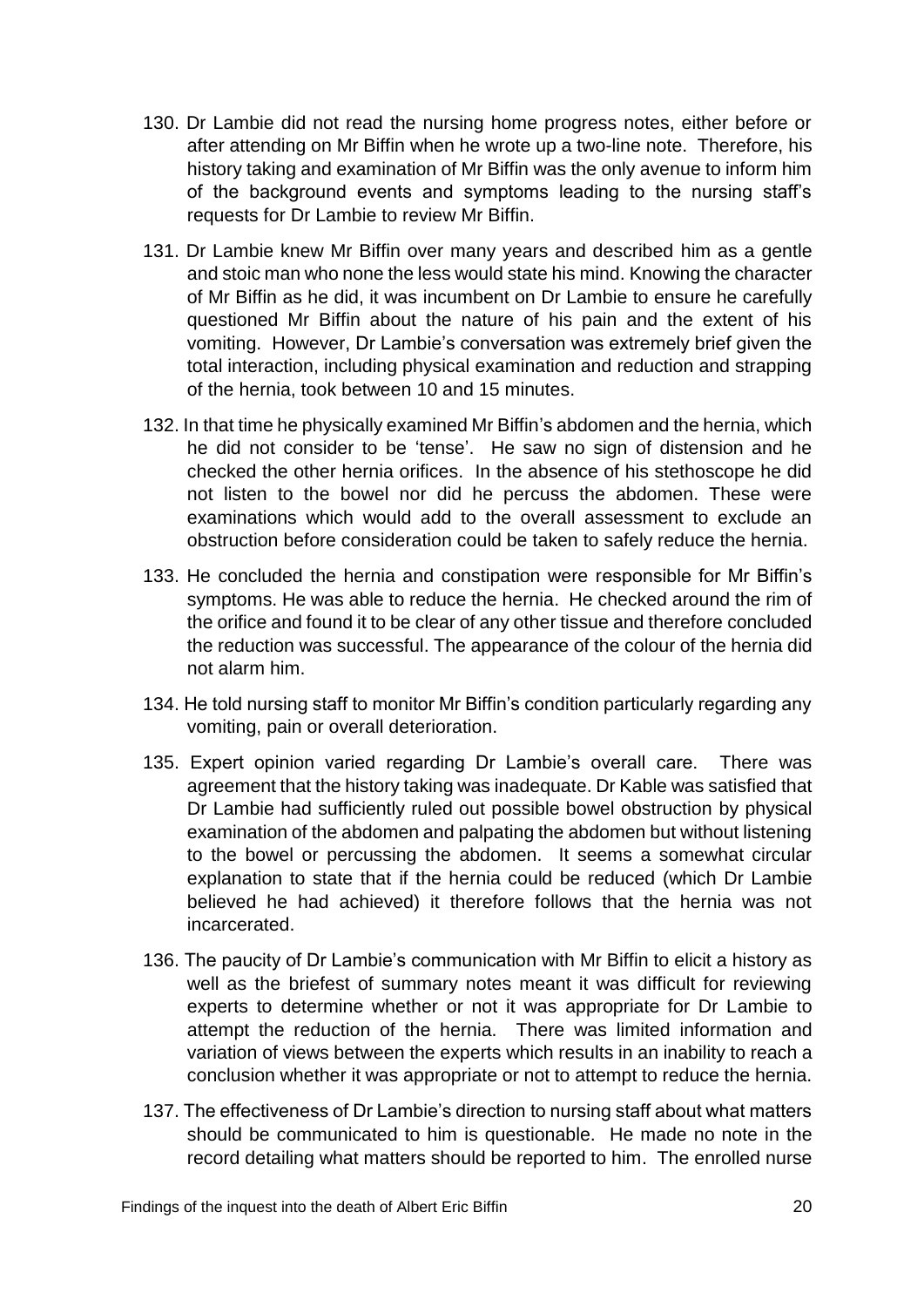who was in attendance during the examination and back at the nursing station afterwards could not recall any details being handed over by Dr Lambie, but this was some significant time later when a statement was provided. Dr Lambie conceded it would have been preferable had he done so. Although Dr Kable stated it was his practice to give verbal instructions to nursing staff this could hardly be considered as good practice. Dr Lambie conceded he did not know what level of nursing the staff member held when he said he passed on instructions to monitor any vomiting, pain or overall deterioration.

- 138. It was confirmed at autopsy that the umbilical hernia had recurred. Given the variation in expert evidence it cannot be determined whether the initial reduction performed by Dr Lambie was complete or that the hernia recurred which was a known risk in particular of an umbilical hernia.
- 139. In all these circumstances it is considered that Mr Biffin's death was a health care related death. He died due to complications of an incarcerated umbilical hernia which had been treated by physical reduction and strapping approximately thirty hours earlier. The hernia was either ineffectively reduced or recurred. This occurred within the period Dr Lambie expected nursing staff would monitor Mr Biffin's wellbeing and contact him prior to an anticipated review in a couple of days. Although there was no evidence of vomiting, or complaint of pain the overall impression was Mr Biffin was indeed deteriorating. His blood pressure was falling, he was not taking responsibility for his own showering which was most out of character, and he was disinterested in his food and remaining in bed. Unfortunately nursing staff involved in this period were generally not known to Mr Biffin and did not appreciate these behaviours were not signs of general age or decline. The 'handover' from one shift to another was ineffective in alerting staff to assess Mr Biffin's overall condition rather than a narrow focus on whether or not his bowel function had returned. This failure was a combination of inadequate directions and lack of documentation on the record by Dr Lambie and the lack of overall nursing responsibility particularly in the clinical nurse role as time progressed and Mr Biffin's condition deteriorated rather than improved.
- 140. An acknowledgement was made by Counsel for Blue Care that it was regrettable that no contact had been made with Mr Biffin's family simply to inform them that he had been sufficiently unwell to call the doctor to attend. Mr Biffin of course retained capacity for decision making but he was obviously unwell and his character such that he was somewhat reticent to make complaint. It cannot be said whether such notification would have altered the outcome.

## **FINDINGS SECTION 45(2)**

- 141. The deceased person was Mr Albert Eric Bruce Biffin
- 142. Mr Biffin notified nursing staff he was unwell on the morning of 24 February 2013. He was reviewed by a registered nurse who documented symptoms

Findings of the inquest into the death of Albert Eric Biffin 21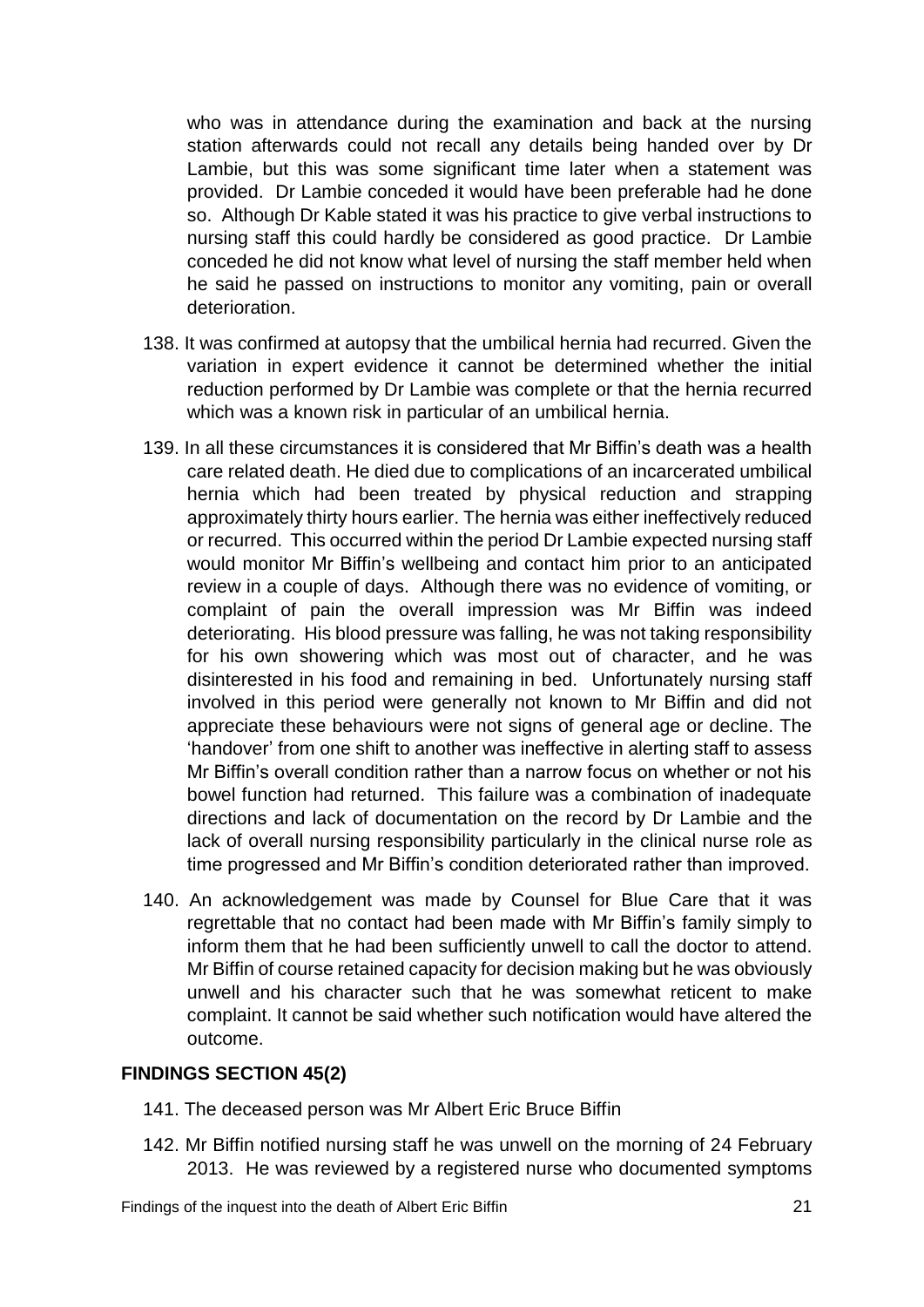of lower abdominal pain, vomiting and dizziness and the presence of an umbilical hernia. He was constipated. That same Sunday evening he vomited copiously and a facsimile request was sent seeking review by his doctor on the following day. On 25 February Mr Biffin's general practitioner Dr Lambie attended and examined and assessed Mr Biffin. Dr Lambie concluded Mr Biffin's symptoms were due to an umbilical hernia and constipation. He said he considered and excluded the possibility that Mr Biffin was suffering from an obstructed bowel and he reduced the hernia. He packed and taped the hernia orifice. He noted on the record a direction to administer Movicol for constipation. He gave brief verbal instructions to contact him if Mr Biffin's condition deteriorated or he had abdominal pain or vomiting occurred. Subsequently there was no record of complaint of pain or vomiting but Mr Biffin's overall condition deteriorated until his final collapse immediately following vomiting at about 23:15 on 26 February 2013.

- 143. Mr Biffin died from a cardiac arrest. The causes of his death were complications of an incarcerated umbilical hernia. An electrolyte imbalance and sepsis developed as result of a necrotic and poorly functioning small bowel.
- 144. Mr Biffin died in the early hours of 27 February 2013.
- 145. Mr Biffin died at Jacaranda unit at the blue care facility at 256 Stenner Street Toowoomba in Queensland
- 146. The medical cause of death was complications of an incarcerated umbilical hernia. Cardiac arrest was triggered by an electrolyte imbalance and sepsis which developed as a result of a necrotic and poorly functioning small bowel.

## **RECOMMENDATIONS**

- (1) It is recommended Blue Care introduce a requirement for personal carers and assistants in nursing to enter any variation in a resident's condition in the progress notes. The note should document to whom it was escalated and the enrolled nurse or registered nurse record in the progress notes the assessment and response.
- (2) Blue Care encourage visiting medical officers to document the diagnosis and management plan, including any planned review and indications for earlier escalation. Such a policy might introduce procedure and training for registered nurses, enrolled nurses and endorsed enrolled nurses to assist them in requesting visiting medical officers to state and preferably record their diagnosis and treatment plan. It is not intended in this recommendation that the primary responsibility for communication and documentation would transfer from the doctor. However, the interests of the resident/patient should be the primary focus in ensuring that there is a written record of a doctor's instructions to nursing staff following an attendance at a nursing home facility. The record must be sufficient to inform nursing staff from one shift to another what action the doctor